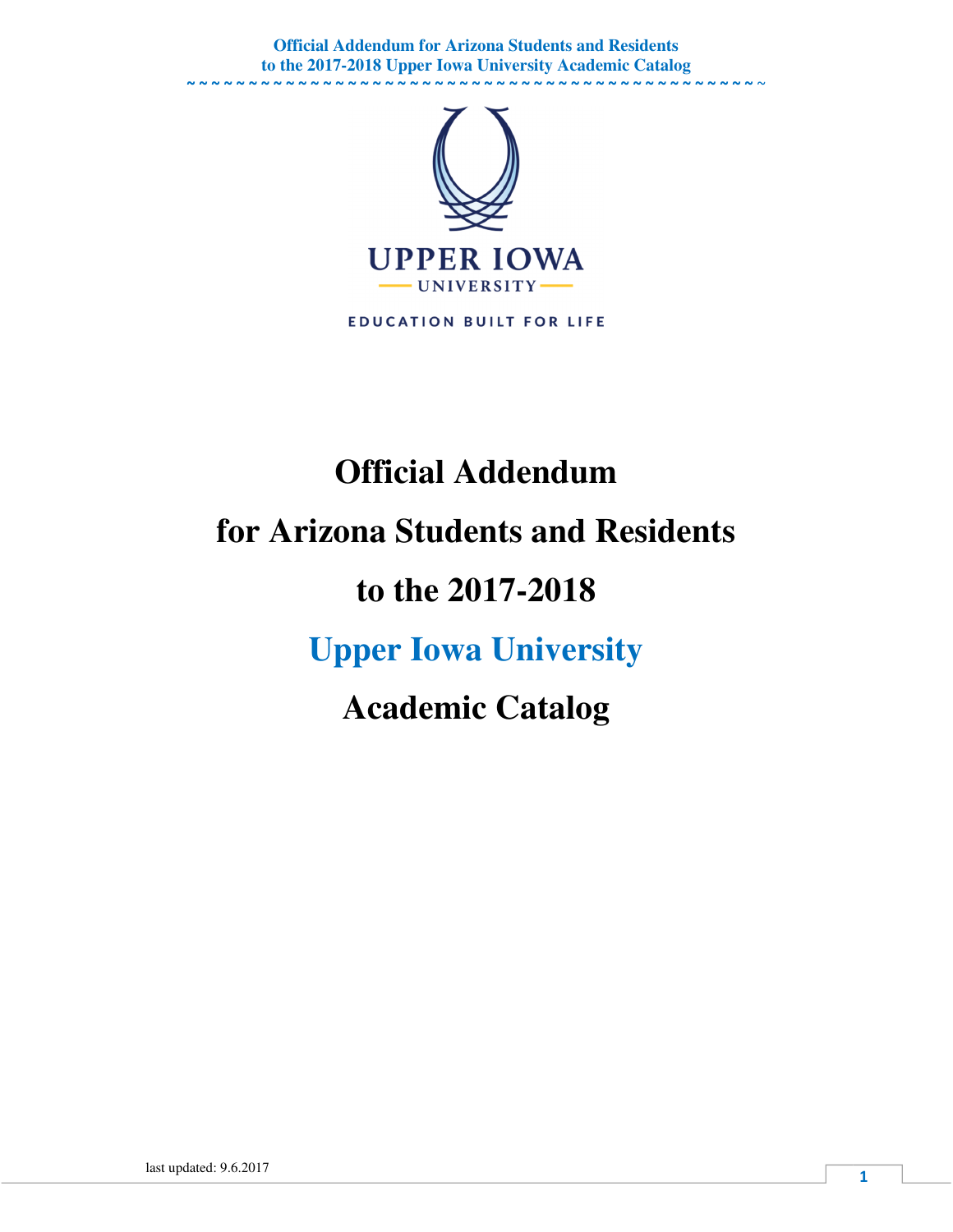#### **Official Addendum for Arizona Students and Residents** to the 2017-2018 Upper Iowa University Academic Catalog

### **Table of Contents**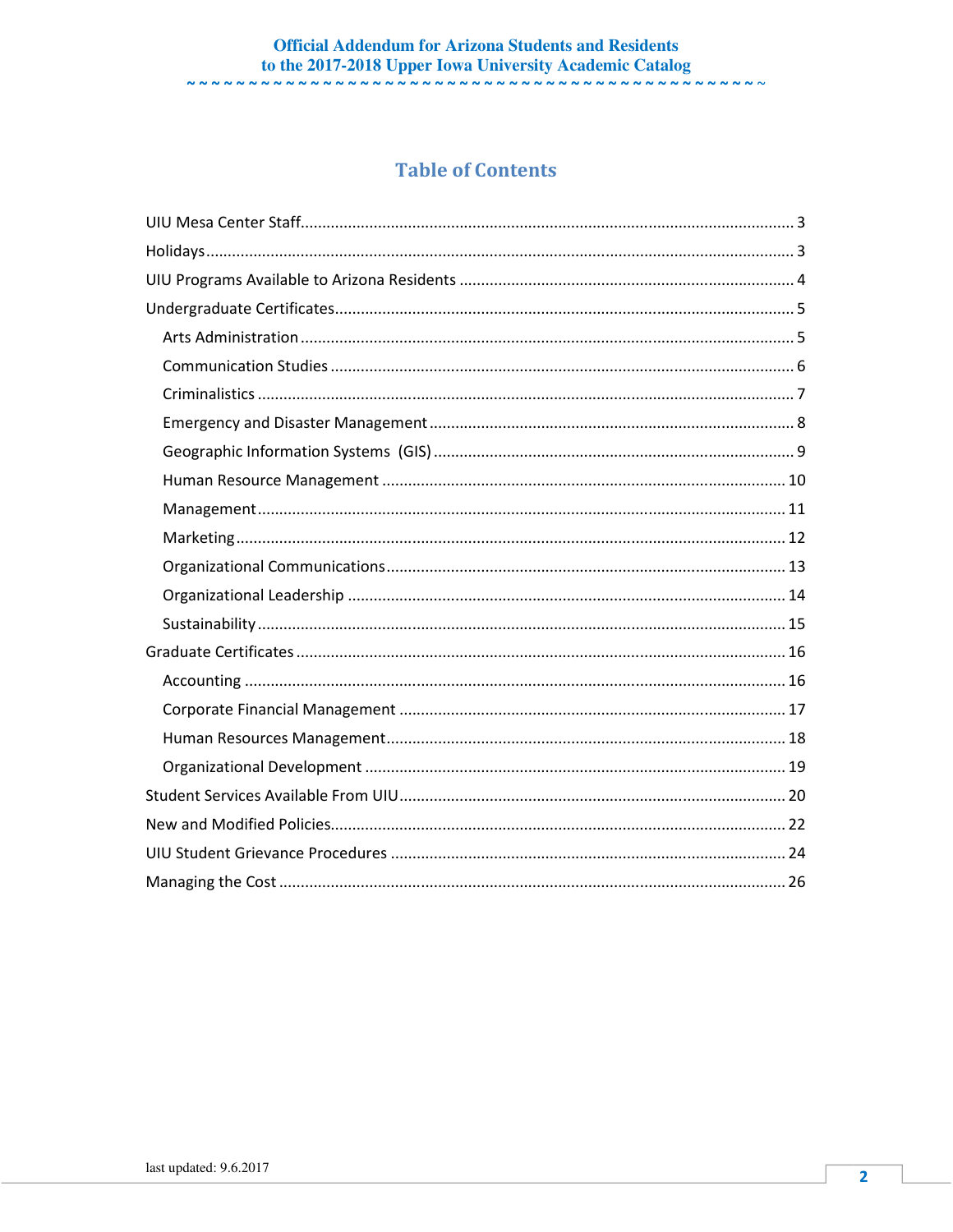### UIU Mesa Center Staff

Patricia Klein Academic Advisor for Nursing

Lisa Spooner Office Manager

### Holidays

Upper Iowa University Academic Centers In addition, UIU centers located and its Center for Distance Education on military bases do not hold do not hold classes on the following classes on these holidays: holidays:

Good Friday Memorial Day Independence Day Labor Day Thanksgiving Christmas

New Year's Day Martin Luther King Day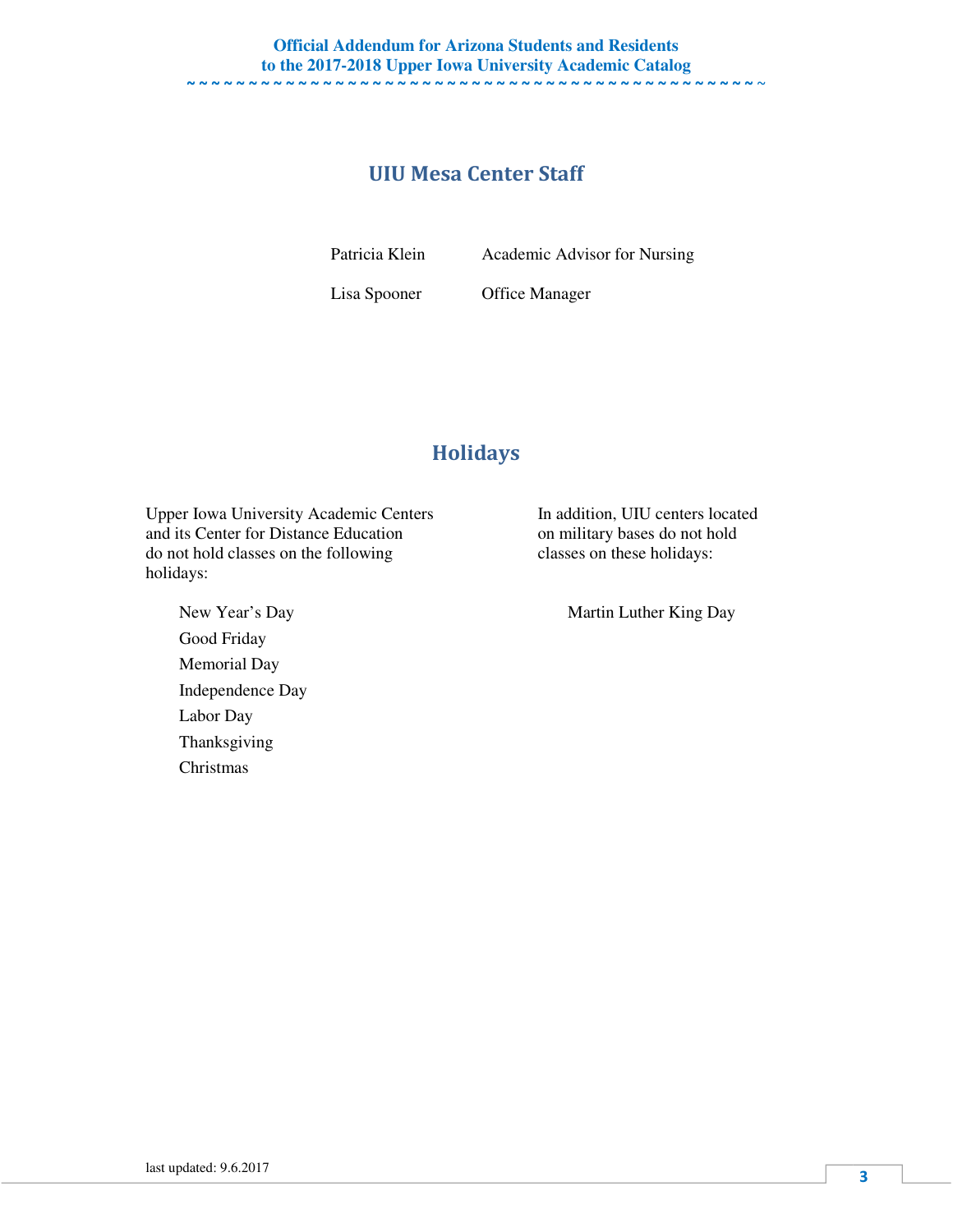|                                                                   | Offered at  | Available via             |
|-------------------------------------------------------------------|-------------|---------------------------|
| <b>UIU</b> Program                                                | Mesa Center | <b>Distance Education</b> |
| <b>AA-Criminal Justice</b>                                        |             | X                         |
| <b>AA-General Business</b>                                        |             | $\overline{\text{X}}$     |
| <b>AA-Liberal Arts</b>                                            |             | X                         |
| AA-Psychology                                                     |             | X                         |
| <b>BA-Graphic Design</b>                                          |             | X                         |
| <b>BA-Interdisciplinary Studies</b>                               |             | X                         |
| <b>BA-Liberal Arts</b>                                            |             | X                         |
| <b>BA-Sociology</b>                                               |             | X                         |
| <b>BS-Accounting</b>                                              |             | $\overline{\text{X}}$     |
| <b>BS-Business Administration</b>                                 |             | $\boldsymbol{\mathrm{X}}$ |
| <b>BS-Communication Studies</b>                                   |             | X                         |
| <b>BS-Criminal Justice</b>                                        |             | X                         |
| BS-Emergency & Disaster Management                                |             | X                         |
| <b>BS-Financial Management</b>                                    |             | X                         |
| <b>BS-Health Services Administration</b>                          |             | X                         |
| <b>BS-Human Resources Management</b>                              |             | X                         |
| <b>BS-Human Services</b>                                          |             | X                         |
| <b>BS-Information Systems</b>                                     |             | X                         |
| <b>BS-Information Technology</b>                                  |             | $\boldsymbol{\mathrm{X}}$ |
| <b>BS-Liberal Arts</b>                                            |             | X                         |
| <b>BS-Management</b>                                              |             | X                         |
| <b>BS-Marketing</b>                                               |             | $\overline{\text{X}}$     |
| BS-Nursing (RN to BSN) *                                          | X           | X                         |
| <b>BS-Psychology</b>                                              |             | $\overline{\text{X}}$     |
| <b>BS-Public Administration</b>                                   |             | X                         |
| <b>BS-Social Science</b>                                          |             | X                         |
| <b>BS-Sociology</b>                                               |             | X                         |
| <b>BS-Software Engineering</b>                                    |             | X                         |
| Undergraduate certificate in Art Administration                   |             | $\overline{\text{X}}$     |
| Undergraduate certificate in Communication Studies                |             | X                         |
| Undergraduate certificate in Criminalistics                       |             | $\overline{\text{X}}$     |
| Undergraduate certificate in Emergency/Disaster Management        |             | X                         |
| Undergraduate certificate in Geographic Information Systems (GIS) |             | X                         |
| Undergraduate certificate in Human Resources Management           |             | X                         |
| Undergraduate certificate in Management                           |             | X                         |
| Undergraduate certificate in Marketing                            |             | X                         |
| Undergraduate certificate in Organizational Communications        |             | X                         |
| Undergraduate certificate in Organizational Leadership            |             | X                         |
| Undergraduate certificate in Psychology                           |             | $\overline{\mathbf{X}}$   |
| Undergraduate certificate in Sustainability                       |             | $\mathbf X$               |
| Master of Business Administration (MBA)                           |             | $\mathbf X$               |
| Master of Education (M.Ed.)                                       |             | $\overline{\text{X}}$     |
| Master of Public Administration (MPA)                             |             | X                         |
| Master of Sports Administration (MSA)                             |             | $\overline{\mathbf{X}}$   |
| Post Graduate certificate in Accounting                           |             | $\overline{\text{X}}$     |
| Post Graduate certificate in Corporate Financial Management       |             | $\mathbf X$               |
| Post Graduate certificate in Human Resource Management            |             | X                         |
| Post Graduate certificate in Organizational Development           |             | X                         |

# UIU Programs Available to Arizona Residents

*\* Arizona residents enrolled in this degree program receive a 10 percent discount on tuition.*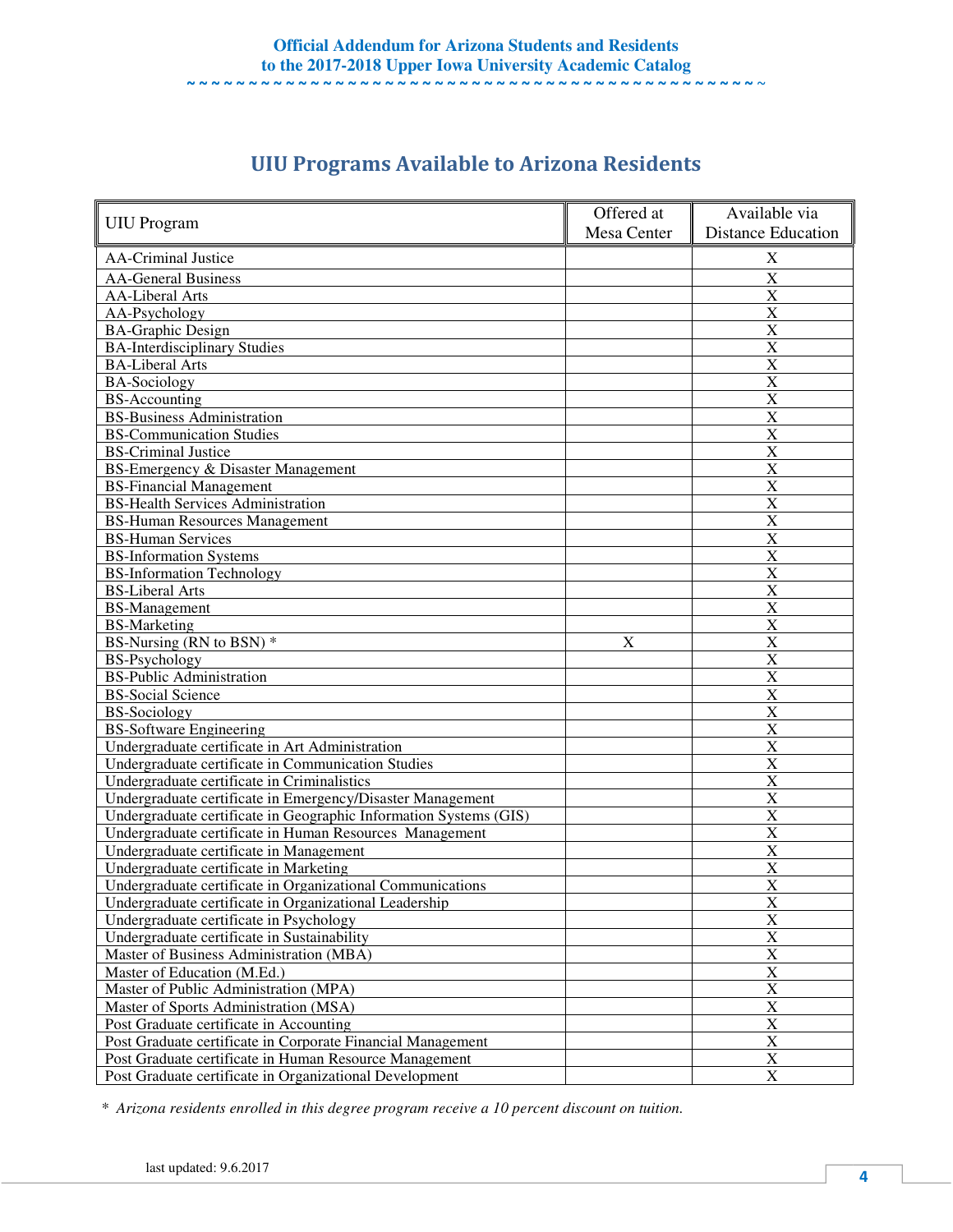### Undergraduate Certificates

# **Arts Administration**  Undergraduate Certificate

### **Overview**

Arts and cultural administrators bring energy, connection, sustainability, and impact to the arts at a local, regional, national, and international scale. They combine business strategy with community insights in innovative and resourceful ways connecting artists, the arts, and audiences in ways that transform their communities. Students who complete the Undergraduate Certificate in Arts Administration at UIU will be able to:

- *Demonstrate an understanding of the creative process, how art and artists function in society within the non-profit, public and private sectors*
- *Analyze the economic, political and social environment in which artists and arts organizations operate, including legal, ethical and policy issues*
- *Critique and compare the structure, operations and management of organizations that present or produce artwork on various scales*
- *Outline strategies for marketing, audience development, outreach and community development in the arts*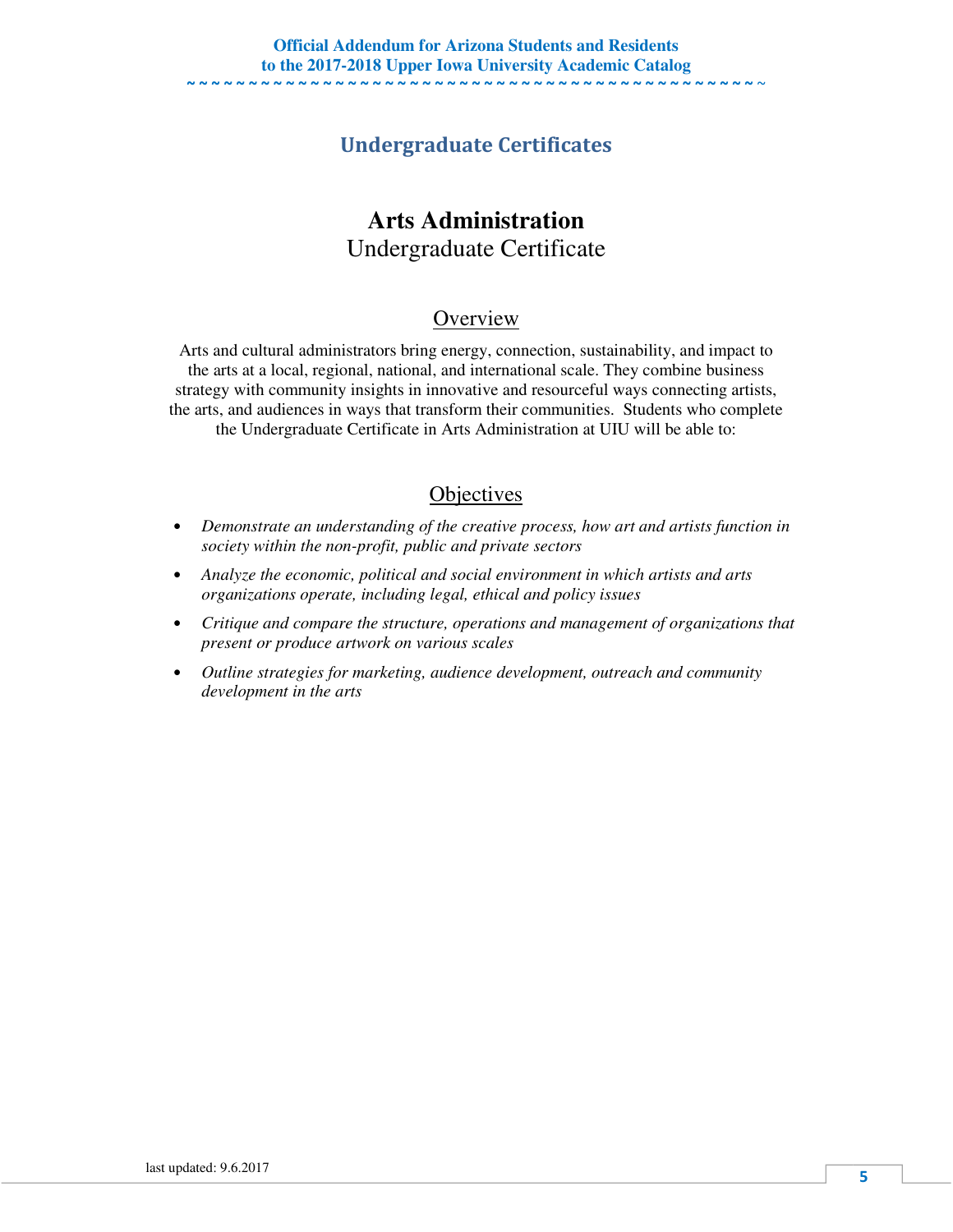# **Communication Studies**  Undergraduate Certificate

### **Overview**

Upper Iowa University's certificate programs are not intended to prepare a learner for a particular occupation but to expand the range of marketable skills and to enhance capacity for vertical or lateral movement within an existing corporate hierarchy. The Communication Studies certificate is intended to enhance communication skills in both public and interpersonal environments.

- *Examine and apply the theoretical principles and processes of public speaking.*
- *Be introduced to a variety of theories from multiple communication contexts.*
- *Further develop communication, research, and presentation skills.*
- *Evaluate the unique role and responsibility of mass communication in a democracy.*
- *Analyze issues and controversies surrounding the effects of the industry in society at large.*
- *Increase understanding of the major theories specifically relevant to business and professional communication.*
- *Understand the strategy, concepts, and techniques involving the marketing function in organizations.*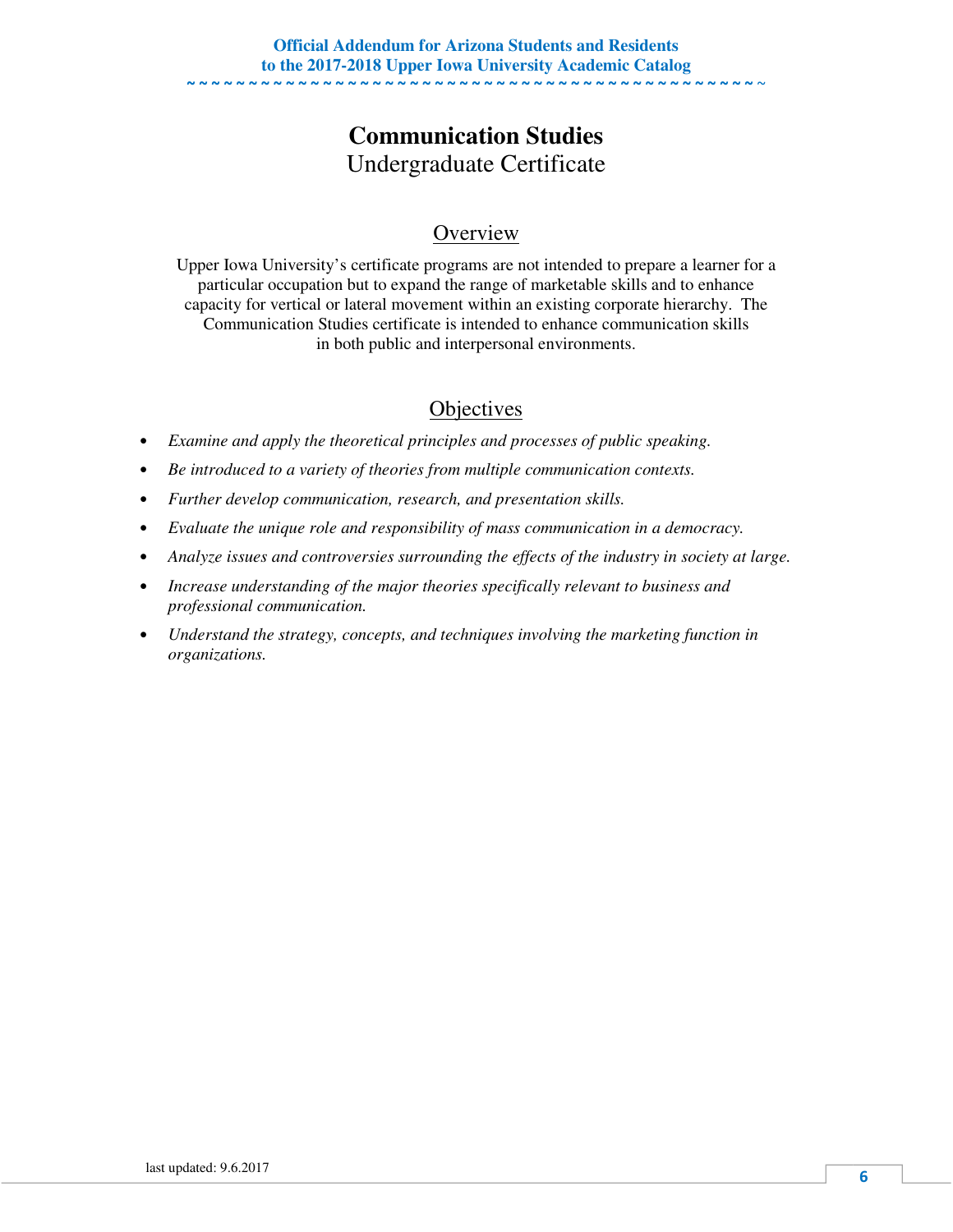### **Criminalistics**  Undergraduate Certificate

### **Overview**

The Criminalistics certificate is available for individuals seeking an introduction to the crucial role played by forensic science in providing scientific and foundational information for investigations and to the courts. The courses required for this certificate will provide a foundation for understanding the importance of recognition, identification, individualization, and evaluation of physical evidence in legal proceedings through the application of the natural sciences. Scientific discoveries along with advances in technology have increased the accuracy of forensic results and thus the pursuit of justice. Therefore, it is necessary that individuals who are either currently employed or are seeking future employment in the field of Criminal Justice be educated and trained in the basics of crime scene investigation procedures and evidence

collection. Local, state and national law enforcement agencies, along with private detectives, attorneys and judges, rely heavily on the work of the professionally trained forensic specialist.

- *Understand the general practices and procedures encountered in the field of forensic science.*
- *Apply scientific methodology and design and carry out appropriate experiments to answer questions of forensic interest.*
- *Understand the professional practices and ethical concerns in the field of forensic science, as well as the laws and restrictions governing the processing of evidence.*
- *Understand the procedures used in criminal investigation as well as those used for processing evidence.*
- *Evaluate and plan investigative strategies for criminal cases.*
- *Identify current issues in criminal investigation.*
- *Understand the science of psychology, and how psychologists obtain knowledge of human behavior.*
- *Understand psychological terms and theories.*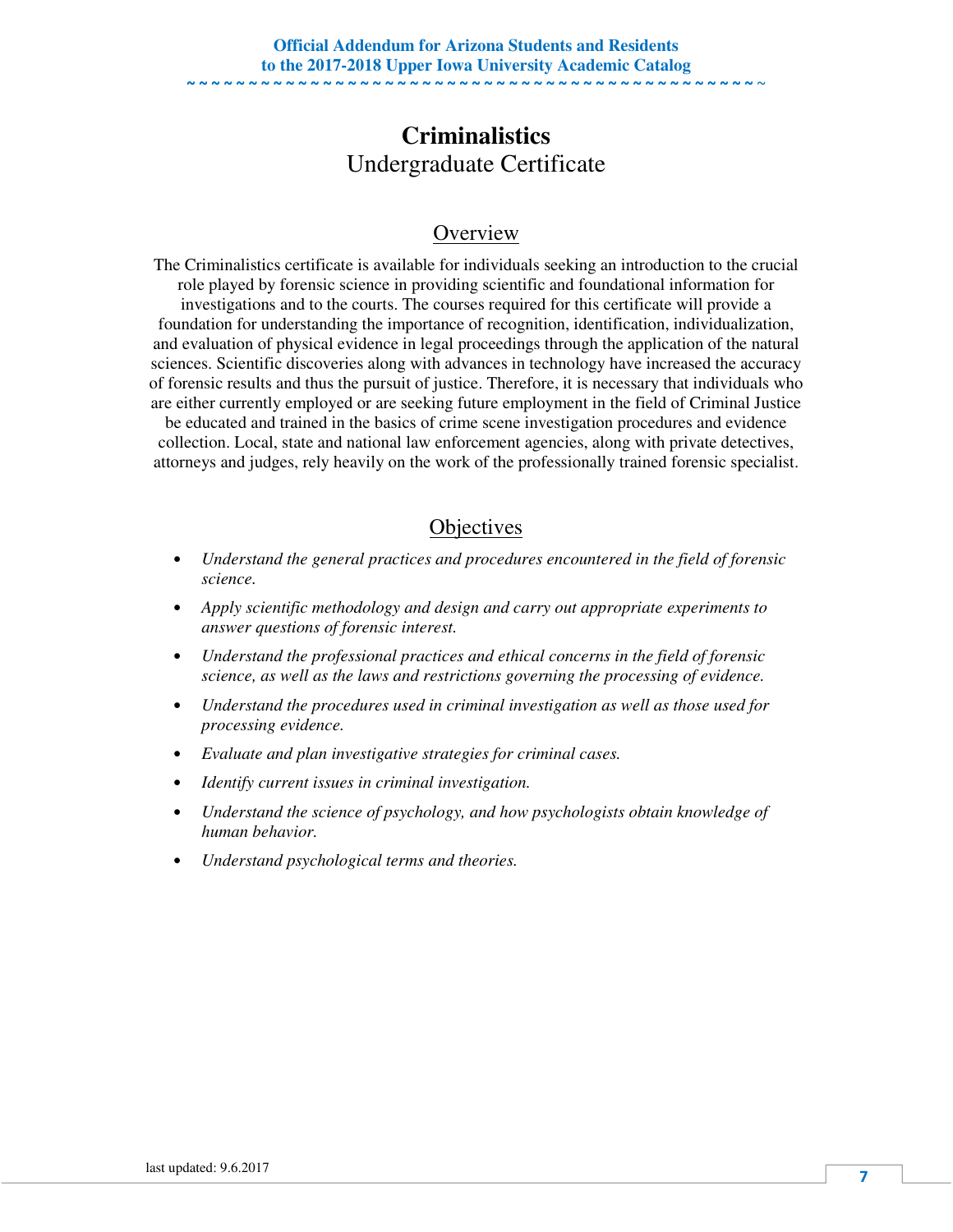# **Emergency and Disaster Management**  Undergraduate Certificate

### **Overview**

The certificate in Emergency and Disaster Management is applicable to both the public and private sectors, with the courses providing a foundation for the rapidly growing field of emergency and disaster management. Various theories, concepts, and contemporary practices will be examined, thereby providing an understanding of crises within an intergovernmental framework. Students prepare for private sector and governmental continuity planning positions by learning about the far-reaching impacts that disasters have on human lives. Certificate holders can enter careers in government agencies, private businesses and humanitarian organizations, assisting individuals, businesses, governments and nonprofit organizations prepare for, respond to and recover from disasters such as floods, tornadoes, hazardous materials spills, terrorist attacks and epidemics.

### **Objectives**

- *Identify and understand the principles, as well as political and policy basis, or emergency management.*
- *Be able to describe the immediate post-impact behavior of individuals and organizations and the effectiveness of the Incident Command System.*
- *Understand the concept of crises management capabilities and disaster subcultures, the principles of effective disaster planning, and the structure and organization of emergency planning within the local emergency management agencies*
- *Understand the theories and practical application of post-disaster management activities.*
- *Be able to identify the legal and economic issues behind disaster assistance programs at the Federal, state, and local levels as they are applied to individuals, businesses, and special populations within the community.*

 *Depending on elective chosen:* 

- *Learn to develop emergency policies, plans, and procedures that ensure effective response.*
- *Understand the various ways that individuals can react to natural disasters as well as terrorist mass-casualty incidents.*
- *Define the costs and benefits of mitigation in social, economic, political, and environmental dimensions; explain the essential elements of a mitigation program including legal authority, fiscal capacity, political will, and technical ability; be able to analyze the broader context of mitigation imperatives, problems and barriers as well as policy trends related to hazard mitigation.*
- *Understand the characteristics of realistic and effective contingency, response, business recovery, and crisis management plans and discuss the purpose, value, and types of exercises and training needed to support an effective crisis management, disaster recovery, and organizational continuity program.*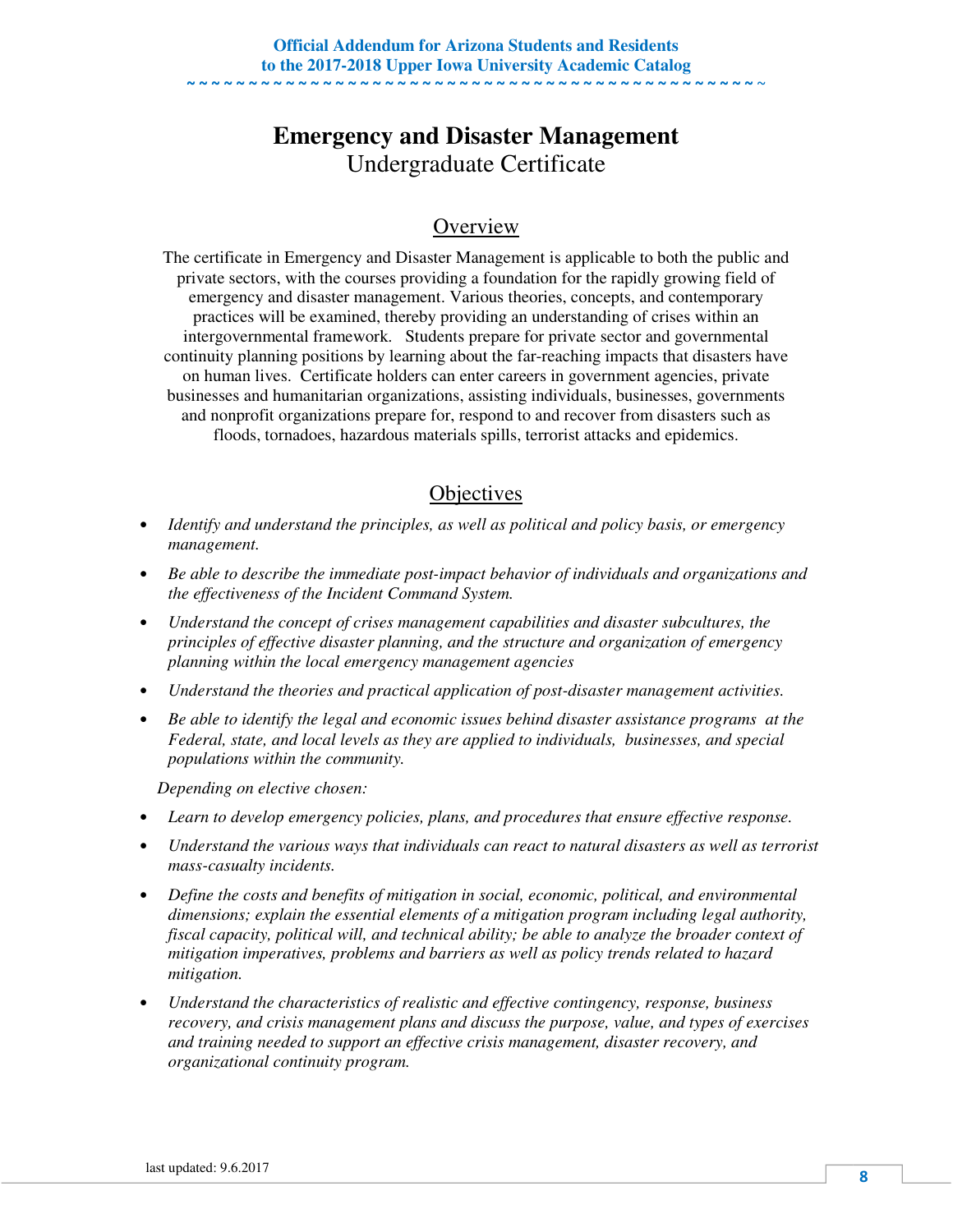### **Geographic Information Systems (GIS)**  Undergraduate Certificate

### **Overview**

The Geographic Information Systems (GIS) certificate course of study includes the intellectual understanding of spatial reasoning and analysis, as well as hands-on training with industrystandard tools and technologies. This study focuses on incorporating and analyzing spatial data for mapping, planning, and other resources. The rapidly expanding application of spatial technologies across many fields is evident. GIS technologies and spatial analysis are used extensively in many career fields and academic disciplines, including conservation, natural resources and urban planning, agriculture, public health, emergency management, geography, and business; the application of GIS in K-12 education is also growing rapidly. Military students with backgrounds in logistics may find this certificate attractive in advancing in their military careers or entering the civilian workforce.

- *Describe and give examples of how the physical environment interacts with and influences human landscapes, both historically and currently.*
- *Describe, explain and critically analyze current socio-economic, cultural, and political issues within the context of world regions.*
- *Apply spatial reasoning and geographic techniques to answer questions and solve problems in geographic contexts.*
- *Demonstrate mastery of key geospatial and cartographic terms.*
- *Demonstrate mastery of GPS and GIS technologies.*
- *List and describe the principles and techniques used in remote sensing.*
- *Plan, execute, and present findings from a GIS modeling project using remotely sensed imagery at an intermediate level.*
- *Illustrate geographic concepts through the appropriate use of cartographic products.*
- *Demonstrate mastery of concepts related to the electromagnetic spectrum and its interactions with the atmosphere, surface objects, and sensors.*
- *Demonstrate knowledge, specialized understanding of processes, and application of methods within at least one advanced subject area in the natural sciences that is relevant to past and/or current environmental issues and concerns.*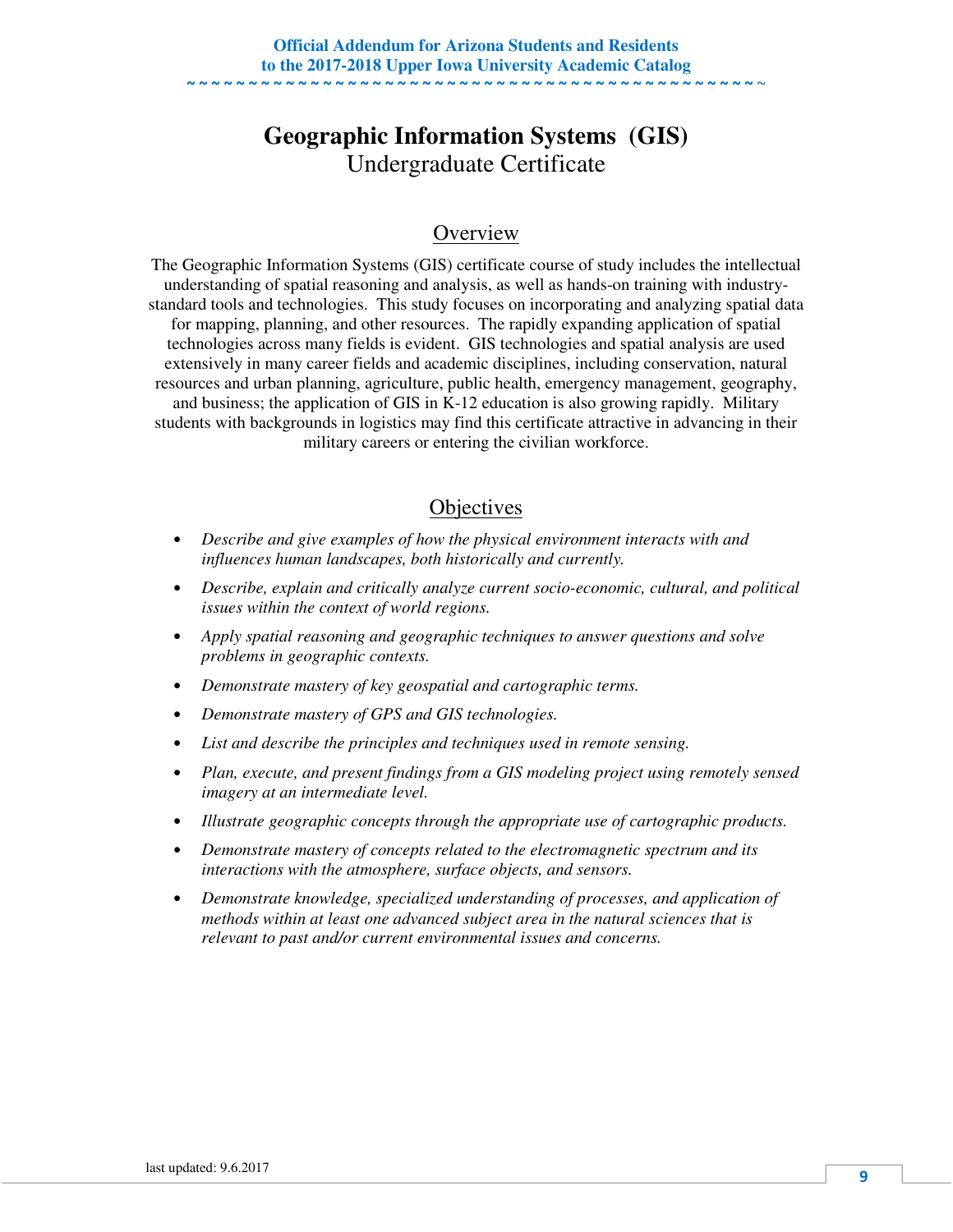# **Human Resource Management**  Undergraduate Certificate

### **Overview**

The Human Resources Management certificate is designed to provide an understanding of the essential areas of human resources to meet the needs of organizations in the 21st century. Certificate holders can obtain an entry level position, make a lateral move, or provide the in-depth knowledge into benefits, training or payroll administration capacity in any organization.

- *Understanding the business environment including planning; organizing; leading and controlling.*
- *Reviewing the interaction of the personnel functions and the objectives of an organization.*
- *Learning how to manage the training function in organizations with an examination of successful and unsuccessful training practices.*
- *Designing benefit plans including understanding of insurance programs, employersponsored pension plans; and the integration of government and employer-sponsored retirement benefits into an individual's retirement planning.*
- *Engaging in labor relations through the interactions between organized labor unions and company management.*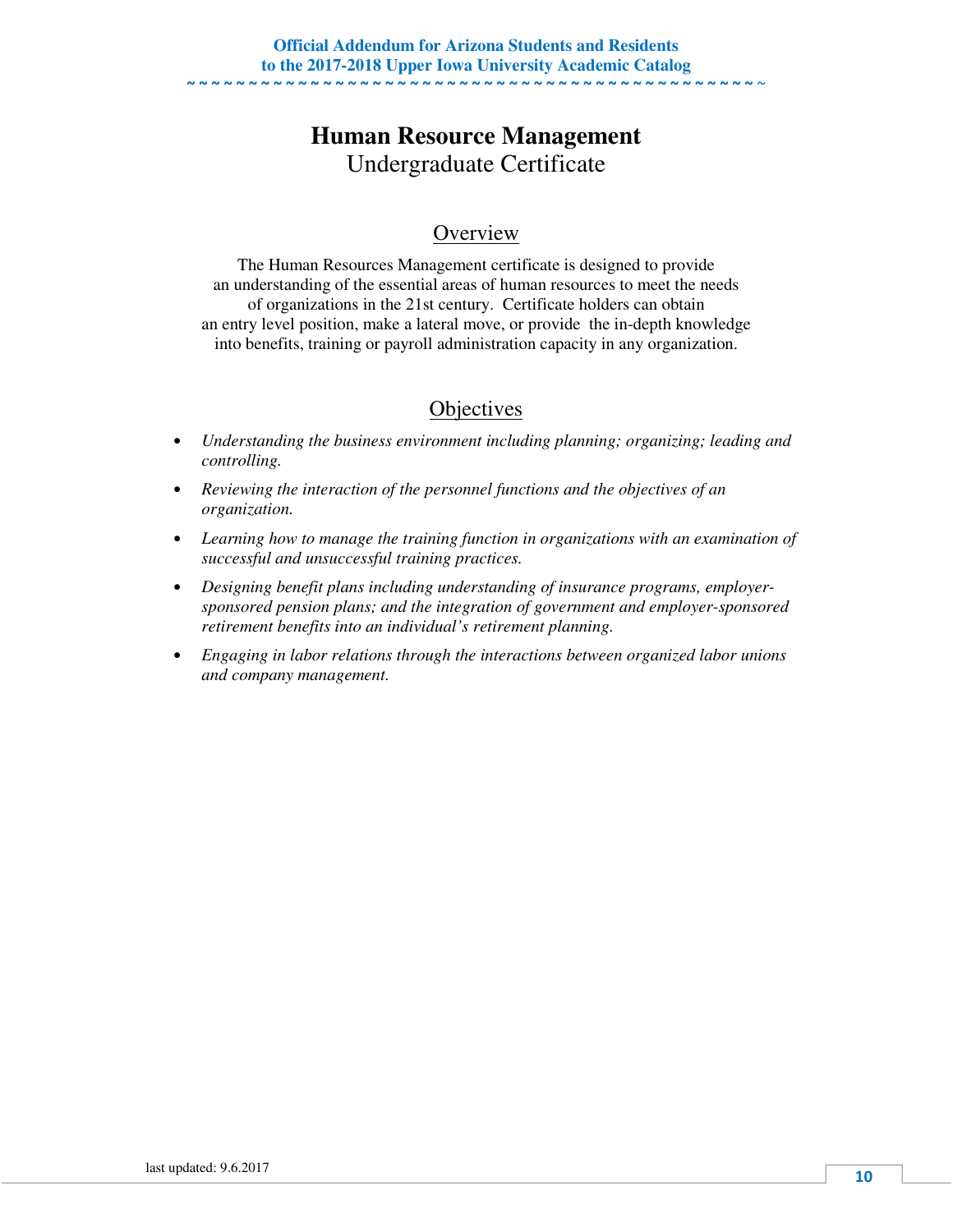### **Management**  Undergraduate Certificate

### **Overview**

The Management certificate draws on business core courses to give a broad, general exposure to business. It is designed to provide employment skills for a wide range of jobs and help provide a bridge to the business world for nonbusiness majors. Additionally, for those already working in the business field, this certificate can enhance their general business acumen and leadership skills, support the working knowledge or learn what's new in business since they were last in school. As both start-ups and established companies strive to succeed in domestic and global markets, business managers are in great demand in many areas, including: retail store management, sales and marketing, sales support and customer service, human resources, general and administrative services, industrial relations, information systems and technology, purchasing, public relation, and advertising,

- *Understand modern management theory, including both functional and behavioral approaches.*
- *Be able to recognize the distinctive set of problems encountered in the work environment; be able to apply various theories in making ethical decisions.*
- *Understand the influence of culture on international management, and how managers in multinational organizations address such issues as strategic analysis, organizational structure, global coordination and control, communications, inter-organizational cooperation, and human resource management.*
- *Understand the policies and procedures in personnel administration in American business. Depending on elective chosen:*
- *Understand the supervisory process, its fundamental concepts, principles, and dynamics.*
- *Understand the role of the leader in relation to various leadership theories and definitions.*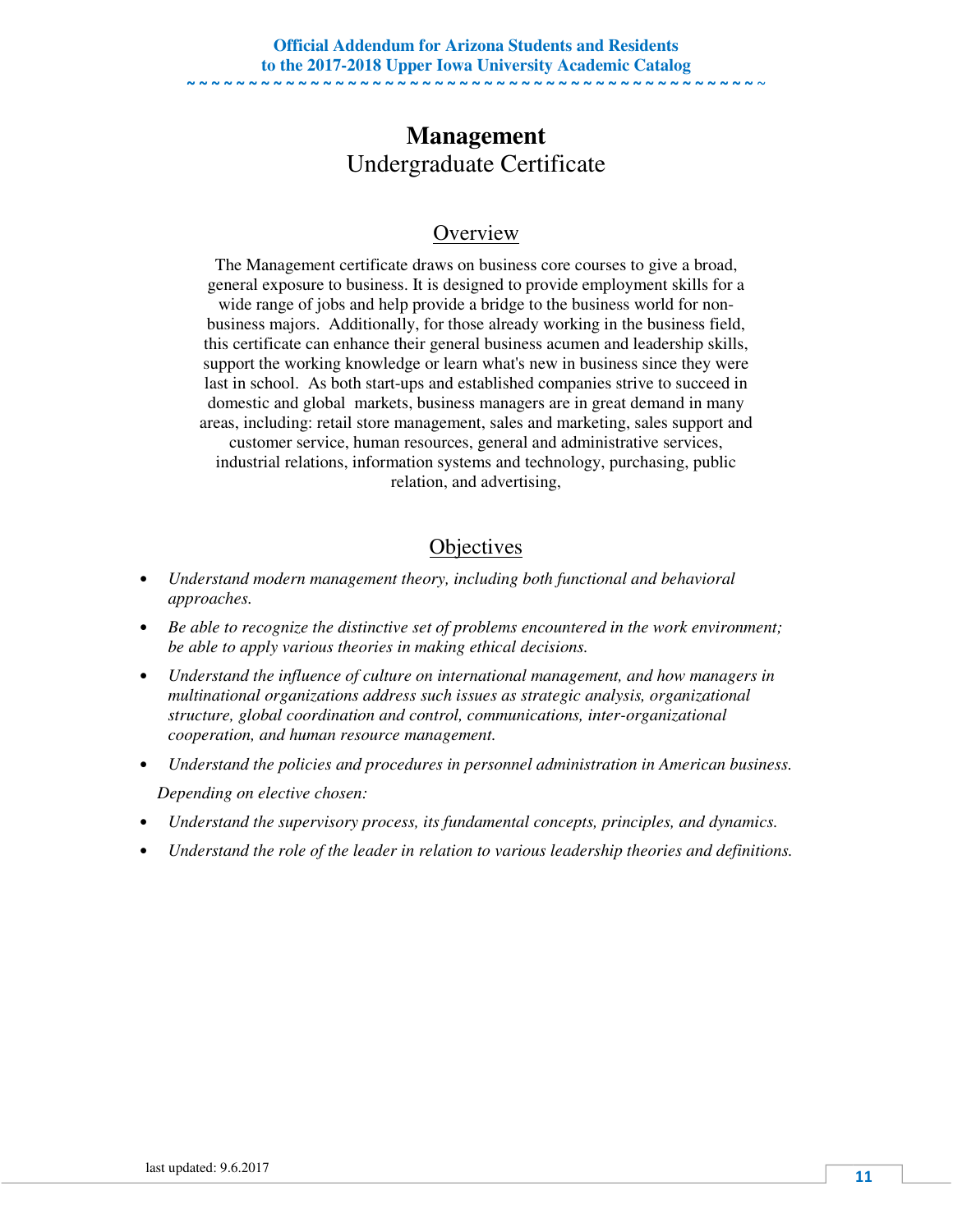## **Marketing**  Undergraduate Certificate

### **Overview**

UIU's Marketing certificate is designed to provide students with the credential and skills needed to enter or advance careers in advertising, marketing and customer relations. The goal is to provide a strong foundation of the core concepts of marketing that can be immediately applied in a range of businesses. With a certificate in Marketing, students are prepared to step into positions such as account executive, account manager, marketing manager, marketing assistant, marketing coordinator, PR professional and more.

### **Objectives**

• *Understand basic management principles including the product mix/marketing variables for the consumer, business-to-business, service, and retail markets; the key steps involved in a new product introduction; the emerging perspectives and new paradigms related to the four P's of Marketing (Product, Price, Place and Promotion); and Integrated Marketing Communications tools.* 

 *Depending on electives chosen:* 

- *Be able to apply marketing theory and principles to the service industry.*
- *Understand basic personal selling techniques as well as the recruitment, training, motivation and management of a sales force.*
- *Understand the operation of retail marketing institutions as well as how consumer orientation affects facility location decisions, buying, pricing, staffing, promotion, and management.*
- *Understand the consumer decision-making process and behavior.*
- *Understand advertising and its role in marketing; understand the formulation of objectives for advertising programs.*
- *Understand the strategy, concepts, and techniques involving the marketing function in organizations.*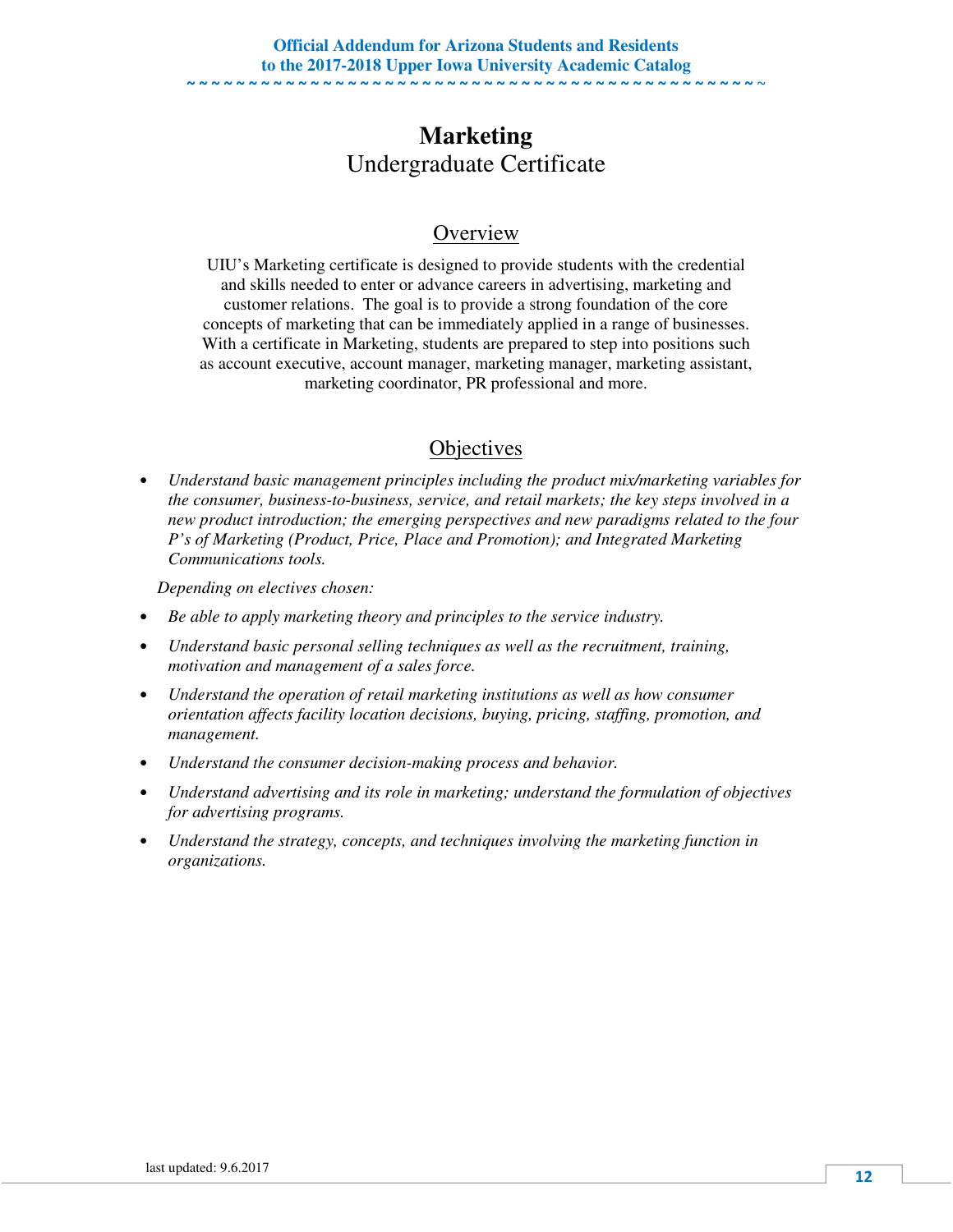# **Organizational Communications**  Undergraduate Certificate

### **Overview**

The Organizational Communication certificate provides an integrative approach to the study of oral and written communication, especially as it applies to the workplace. It is designed for individuals interested in mastering the professional communication skills necessary for success in today's busy work environment. The certificate provides a strong foundation from which to launch any number of careers. Organizational Communication provides excellent preparation for jobs in government, higher education,

human resources, consulting, social services, business, and law.

- *Ability to identify and analyze communications goals, messages, and behaviors of individuals and groups.*
- *Understanding of how groups develop and group dynamics as well as key issues related to group structure, conflict, and change.*
- *Understand how leader effectiveness impacts a group.*
- *Develop communication skills needed in conflict resolution; develop techniques needed to be an effective mediator and negotiator.*
- *Ability to identify social factors that trigger conflicts and/or cause them to escalate.*
- *Understanding of basic communication theories, the communication process, and organizational models.*
- *Ability to critically assess the effectiveness of communication styles, methodologies, processes, and practices within an organization.*
- *Demonstrate business communication skills in independent and collaborative situations.*
- *Ability to recognize the nuances of written and oral communication practices in a global context.*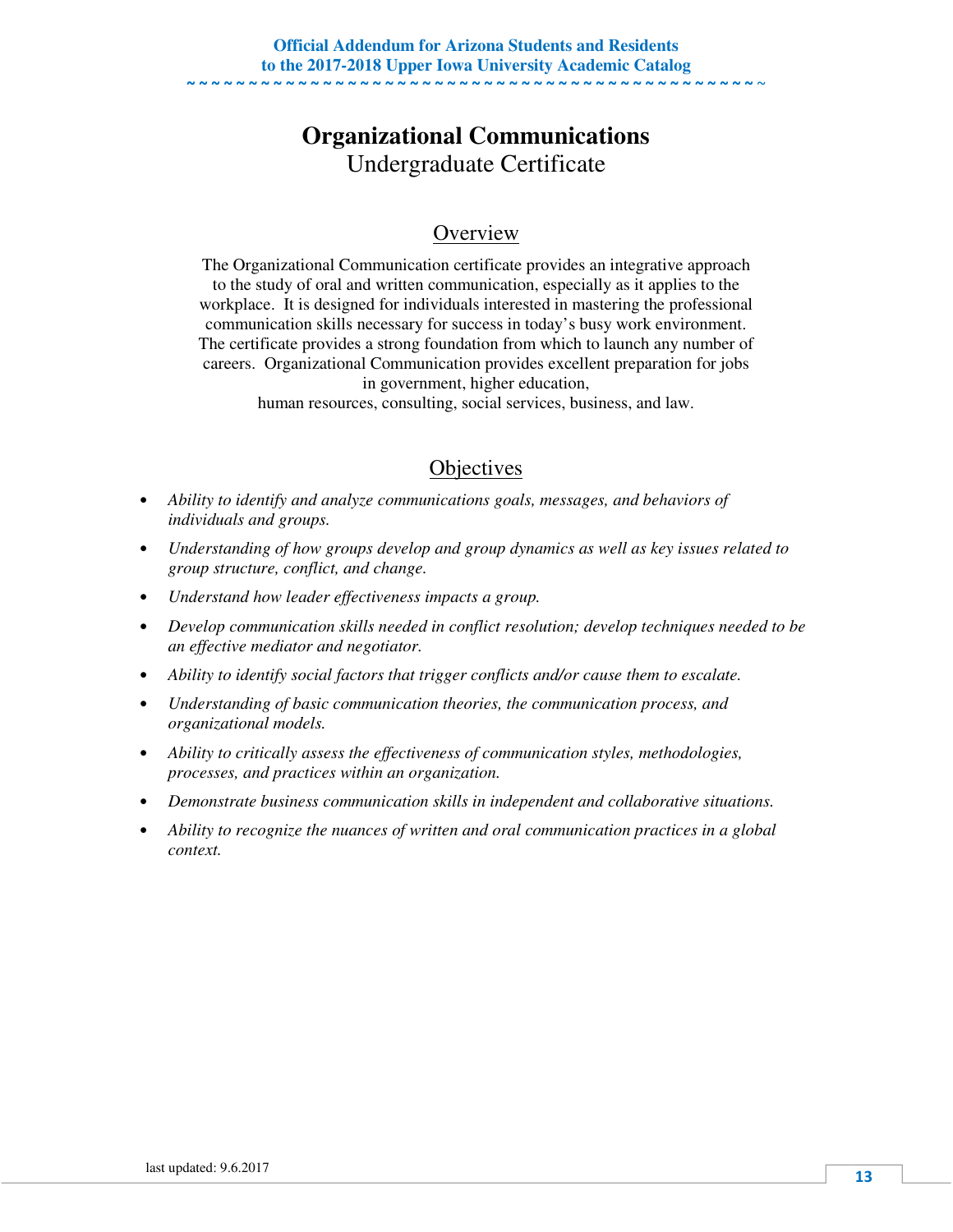# **Organizational Leadership**  Undergraduate Certificate

### **Overview**

Organizational leadership involves making productive changes within an organization and helping people improve the way they work. UIU's Organizational Leadership certificate provides the opportunity to understand how organizations function (and how individuals function in their roles within organizations) in order to improve productivity. These skills prepare students for a career in a variety of fields, including human resource management, business, sales, and insurance, as well as labor relations manager, special events coordinator, business owner, medical officer manager or sales supervisor.

- *Develop an understanding of key components for leadership, motivation, and empowerment of others.*
- *Gain an understanding of, and ability to apply, strategies for effective management of change processes and initiatives.*
- *Develop an understanding of corporate social responsibility and its impact on organizational effectiveness.*
- *Understand the business environment including planning; organizing; leading and controlling.*
- *Understand the supervisory process, its fundamental concepts, principles, and dynamics.*
- *Understand the role of the leader in relation to various leadership theories and definitions.*
- *Be able to recognize the interdepartmental and interpersonal relationships within an organization and describe their effects on organizational and individual performance and evaluate various individuals' roles in the success of failure of the organization.*
- *Be able to assess an organization's culture, environment, and operational effectiveness. Depending on elective chosen:*
- *Be able to differentiate between various theories of ethics.*
- *Be able to identify and discuss ethical issues in business situations.*
- *Be able to describe the nature of entrepreneurship and the role of small business in the economy, and to identify the resources needed to establish and operate a small business enterprise.*
- *Be able to list and discuss the managerial, marketing, and financial aspects that must be considered in a small business/entrepreneurial venture.*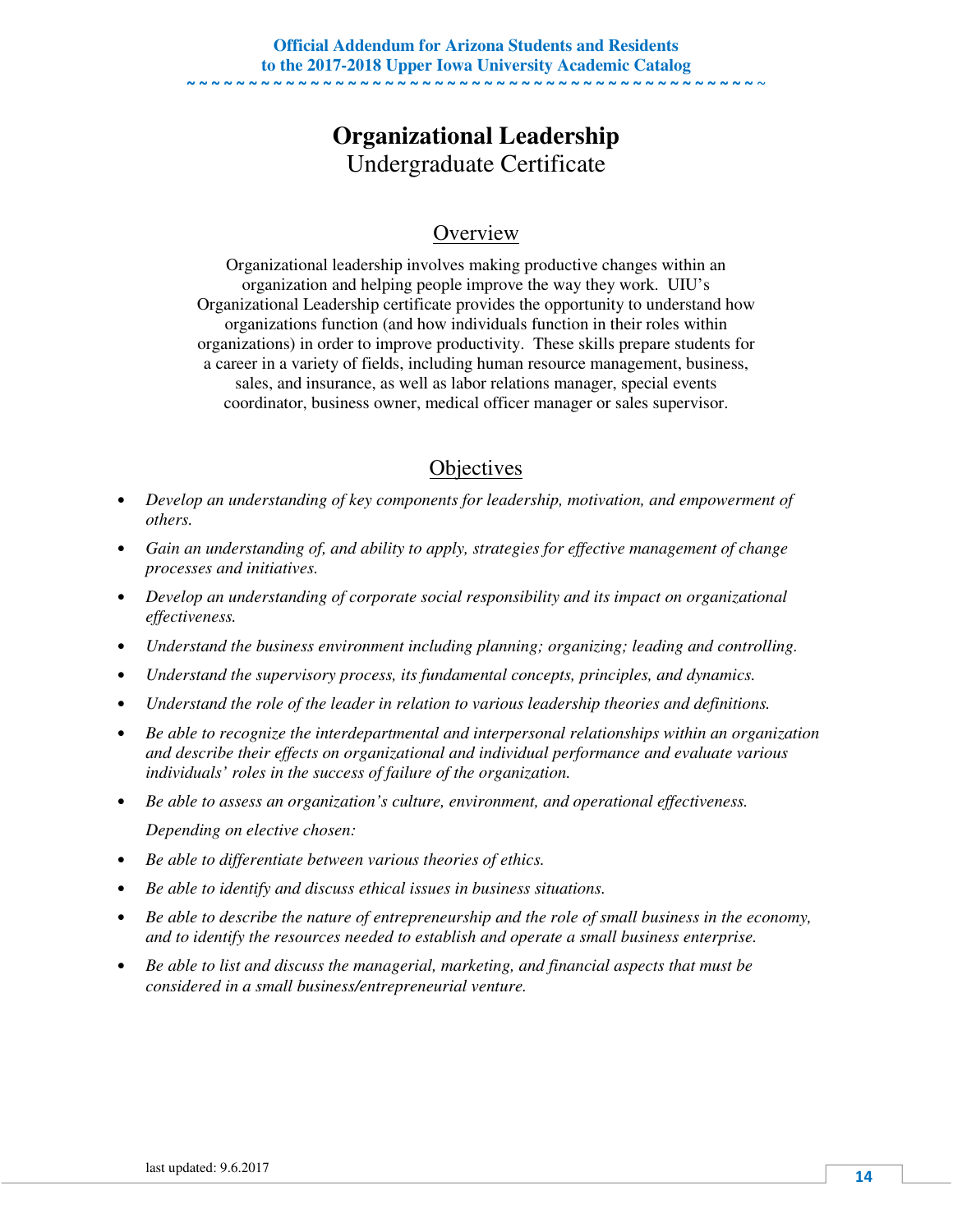### **Sustainability**  Undergraduate Certificate

### **Overview**

Earth's ecosystems provide air, water, food, and shelter necessary to the survival of humans and other organisms, and the impacts of human activities on these systems are increasingly evident. In many career fields, as well as in our personal lives and choices, we are challenged to meet the needs of the present population without compromising the ability of future generations to meet their own needs. The Sustainability Certificate includes a basis in philosophy and is focused around an interdisciplinary science-based approach. Students pursuing the Sustainability Certificate will examine the concepts, principles and practices of sustainability, develop and explain their own personal philosophy and viewpoint related to sustainability, and use a systems approach to identify and investigate alternative strategies that support environmental health and ecological productivity within social and cultural contexts.

- *Describe and give examples of significant theories and philosophers that have shaped the way human beings perceive their relationship to Earth and place in the universe, and the influence of these today on various worldviews and perspectives relevant to sustainability.*
- *Develop, explain, and critically analyze a personal philosophy and viewpoint related to sustainability, and explain how it is applied in decision-making and practical situations pertinent to sustainability.*
- *Demonstrate mastery of terminology, concepts, principles, and practices relevant to sustainability and sustainable development.*
- *Describe and explain the development of scientific understanding of sustainability and the impacts of human activities, including use of fossil fuels, on global climate, land use and biogeochemical cycles, with an emphasis on the effects of human activities on the current and future viability of natural ecosystems.*
- *Describe and explain the application of scientific methodologies, accumulation of scientific knowledge, and on-going scientific research in developing explanations and predictions, and in meeting environmental and resource challenges.*
- *Investigate and critically analyze opportunities for achieving balance between economic growth and the need for the protection of natural systems and the ecosystem services they provide.*
- *Use a systems approach based on logical reasoning and supported by scientific evidence, to plan and execute a critical assessment of the sustainability of a community, industry, business or organization within the context of a specific region.*
- *Identify, develop, and present alternative strategies for that entity, including technological innovations, policies, and practices, that support ecological and environmental health, a vibrant economy, and social justice.*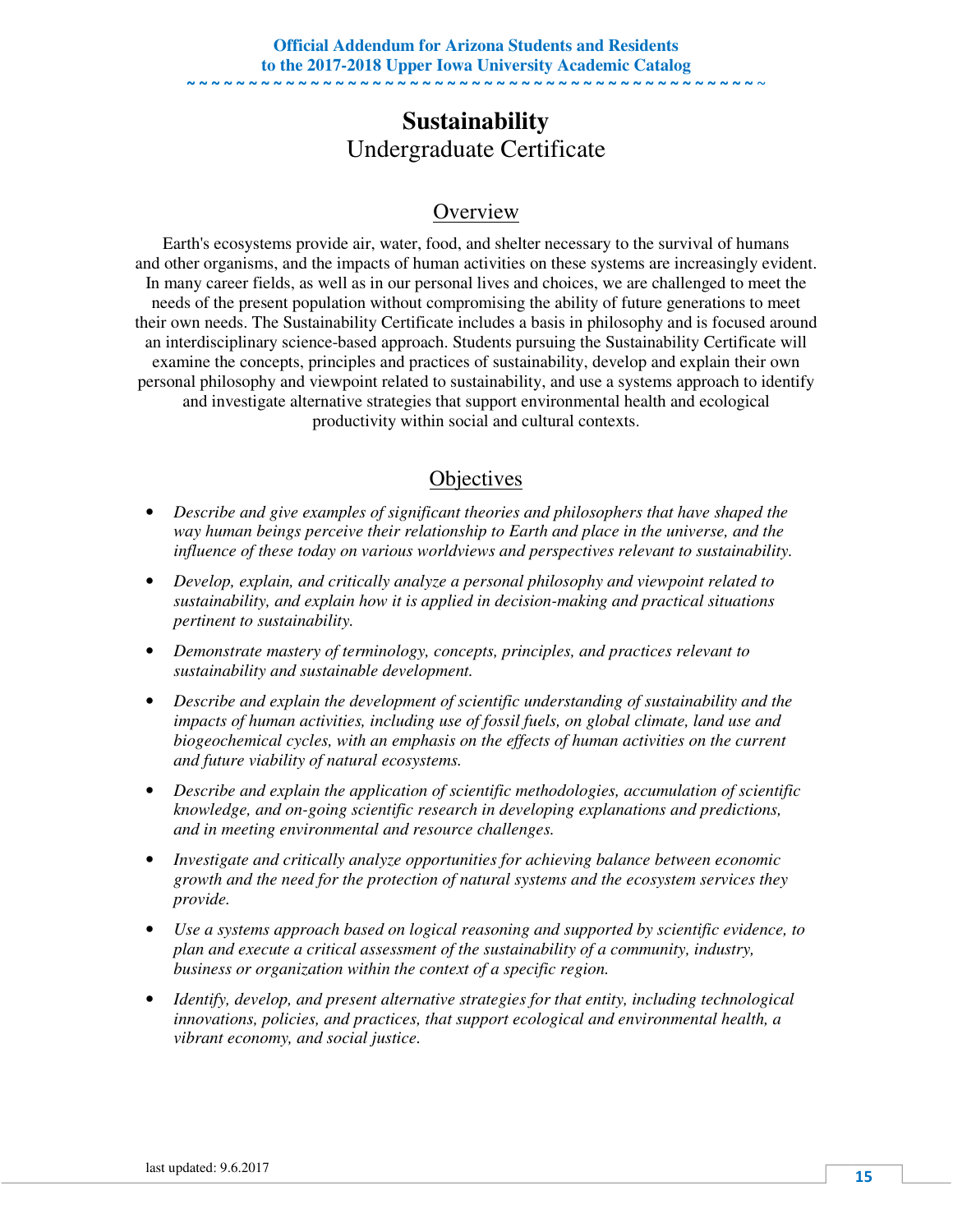### Graduate Certificates

### **Accounting**  Graduate Certificate

#### **Overview**

The Accounting certificate at Upper Iowa University will prepare students with the knowledge and skills needed for careers in the financial services industry. The emphasis will integrate management skills with accounting theory and practice. Graduates of this program will be prepared to find innovative solutions to marketplace opportunities associated with a global economy that is characterized by exponential change. The Accounting Emphasis will provide students an opportunity to meet the 150 credit requirement for the Uniform CPA examination. Other outcomes for the emphasis include:

#### **Objectives**

- *Apply accounting concepts and principles to analyze operational opportunities strategically*
- *Utilize technology to share accounting information that is useful to making management decisions*
- *Evaluate investments utilizing accounting principles*
- *Understand the legal and ethical issues associated with accounting information*
- *Utilize accounting concepts to identify risk and protect organizational resources*
- *Evaluate the effects of international standards and international diversification on accounting information*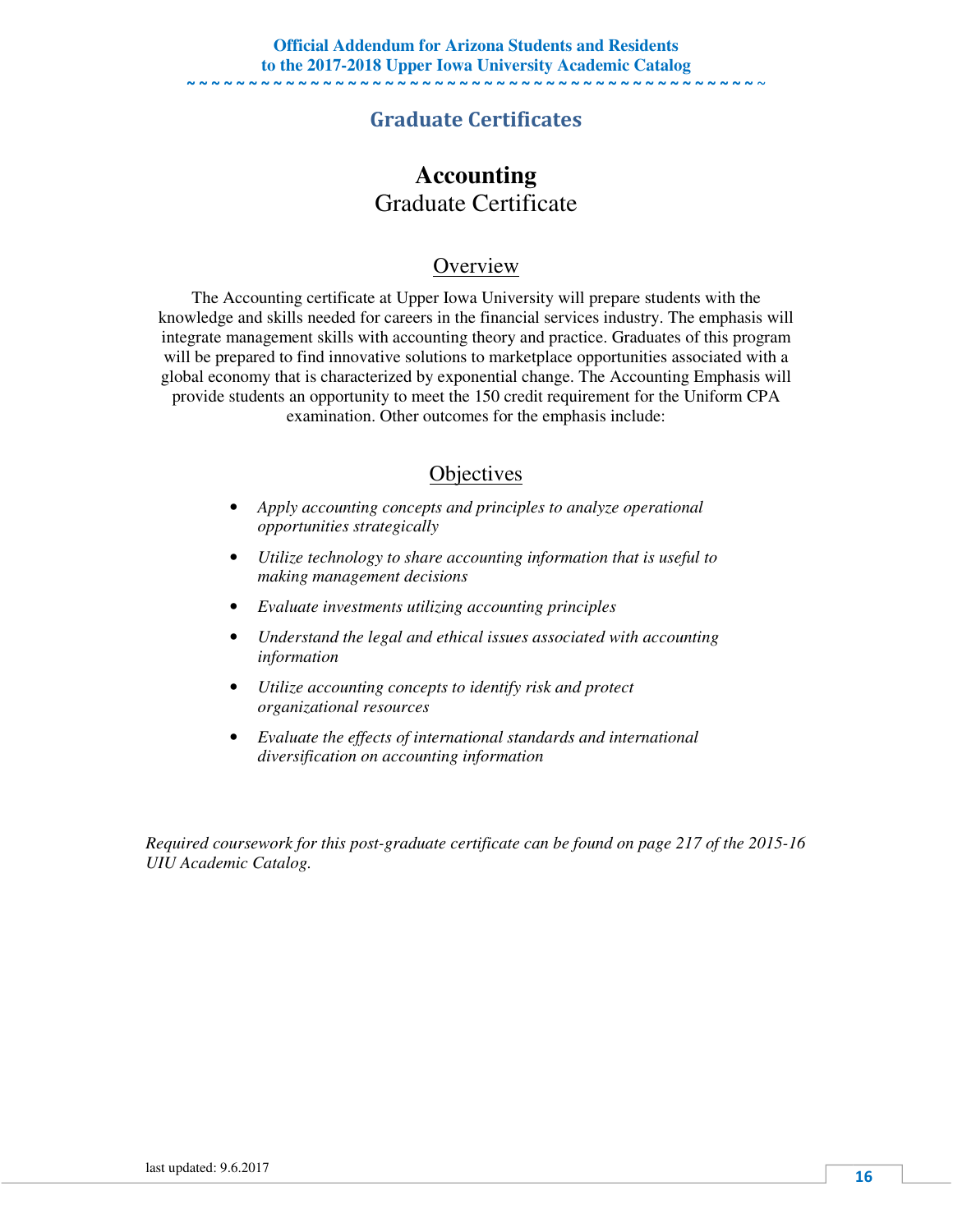# **Corporate Financial Management**  Graduate Certificate

### **Overview**

The Corporate Financial Management certificate at Upper Iowa University will prepare students with the knowledge and skills needed for a career in the financial services industry. This emphasis is intended to provide students with a broad understanding of financial management, financial institutions, and investment strategies. Graduates of this program will be prepared to find innovative solutions to marketplace opportunities associated with a global economy that is characterized by exponential change. Specific outcomes for this emphasis include:

### **Objectives**

- *Understanding of the operating characteristics of financial intermediaries and financial markets*
- *Apply various corporate financial management strategies to evaluate and protect organizational resources from risk*
- *Understanding of the legal and ethical issues associated with corporate financial management*
- *Develop management strategies using corporate financial information*
- *Evaluate investments using corporate financial management strategies*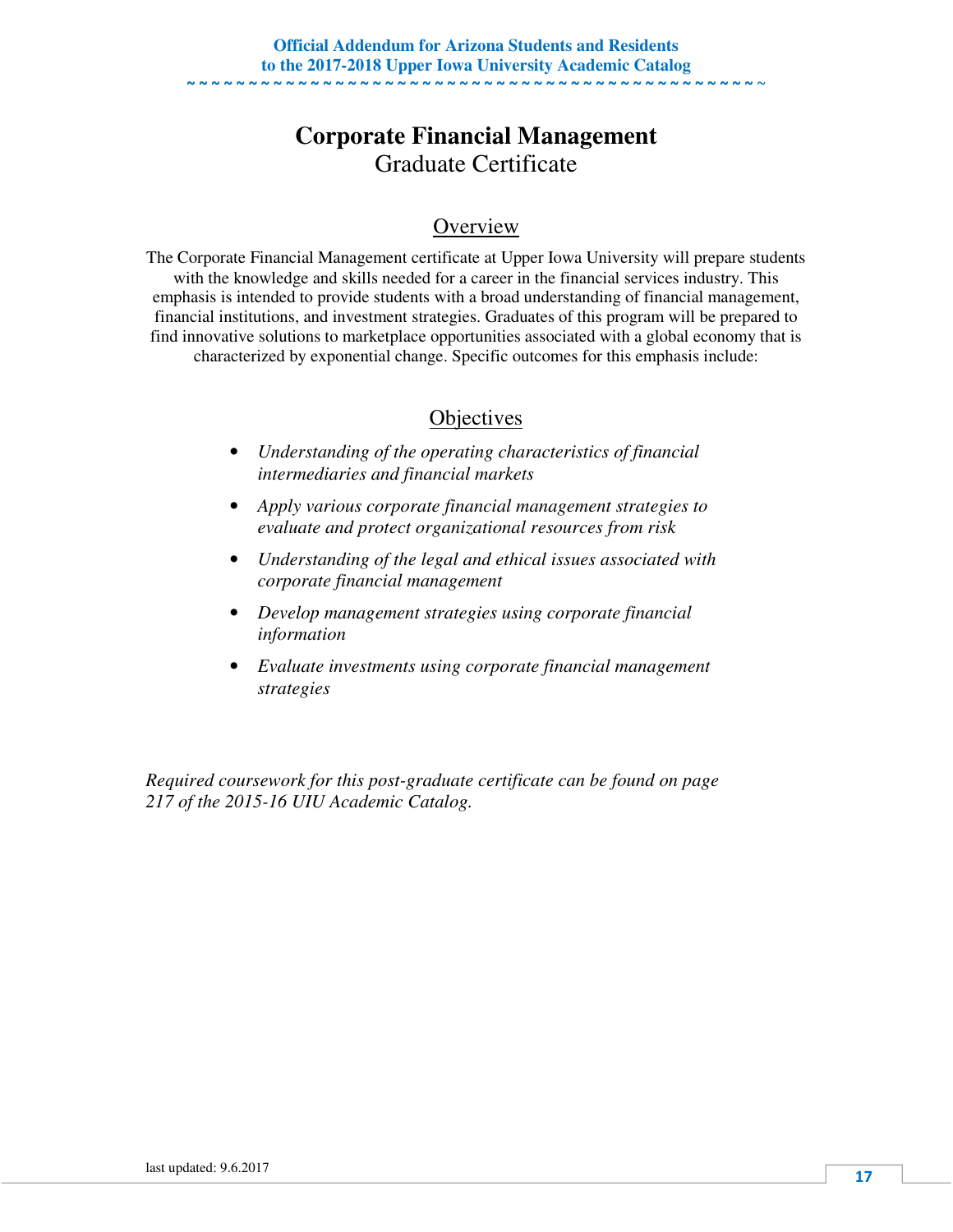# **Human Resources Management**  Graduate Certificate

### **Overview**

The Human Resources Management Certificate at Upper Iowa University provides students with the knowledge and skills needed for careers in the human resource, training and consulting industries. The courses have been reviewed by the Society for Human Resource Management and align with the academic requirements. The certificate integrates management and practical skills to manage the personnel resources of an organization.

### **Objectives**

- *Evaluate the implications of employment law and practices for a workforce in an organization.*
- *Assess the design of succession plans in the management of human resources.*
- *Develop a crisis management plan analyzing the key components for implementation and success of the plan addressing legal, organizational and cultural ramifications.*
- *Analyze the culture, internal power structure and diversity protocol in the management of a human resource department.*
- *Examine the relationships of labor and management, individual and group incentives, and economic and non-economic rewards in the development of human resource strategy.*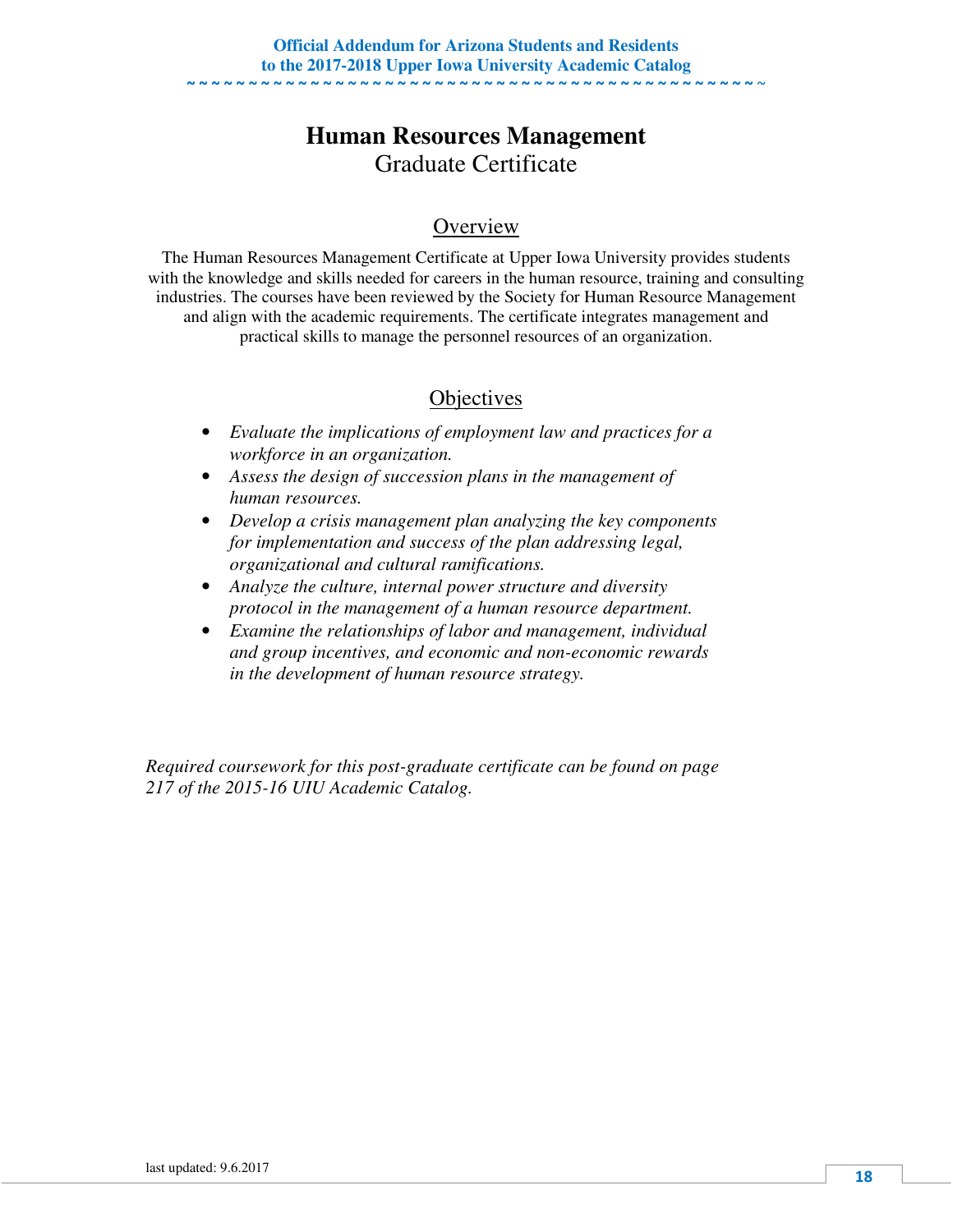# **Organizational Development**  Graduate Certificate

### **Overview**

The Organizational Development Certificate at Upper Iowa University prepares students with the knowledge and skills needed for careers in consulting and areas of management throughout an organization. The certificate integrates management and practical skills to create training and development programs, diagnose organizational structure and develop processes for effective change.

### **Objectives**

- *Conduct research to identify process and procedural changes in an organization; create a long-term plan to change and instill effective permanent improvements.*
- *Analyze the training and development needs of an organization.*
- *Assess technology applications used for intervention diagnoses and implementation planning.*
- *Explain the models of change management and appropriate application in organizational change.*
- *Integrate organizational development theories in strategic planning and international management for an organization.*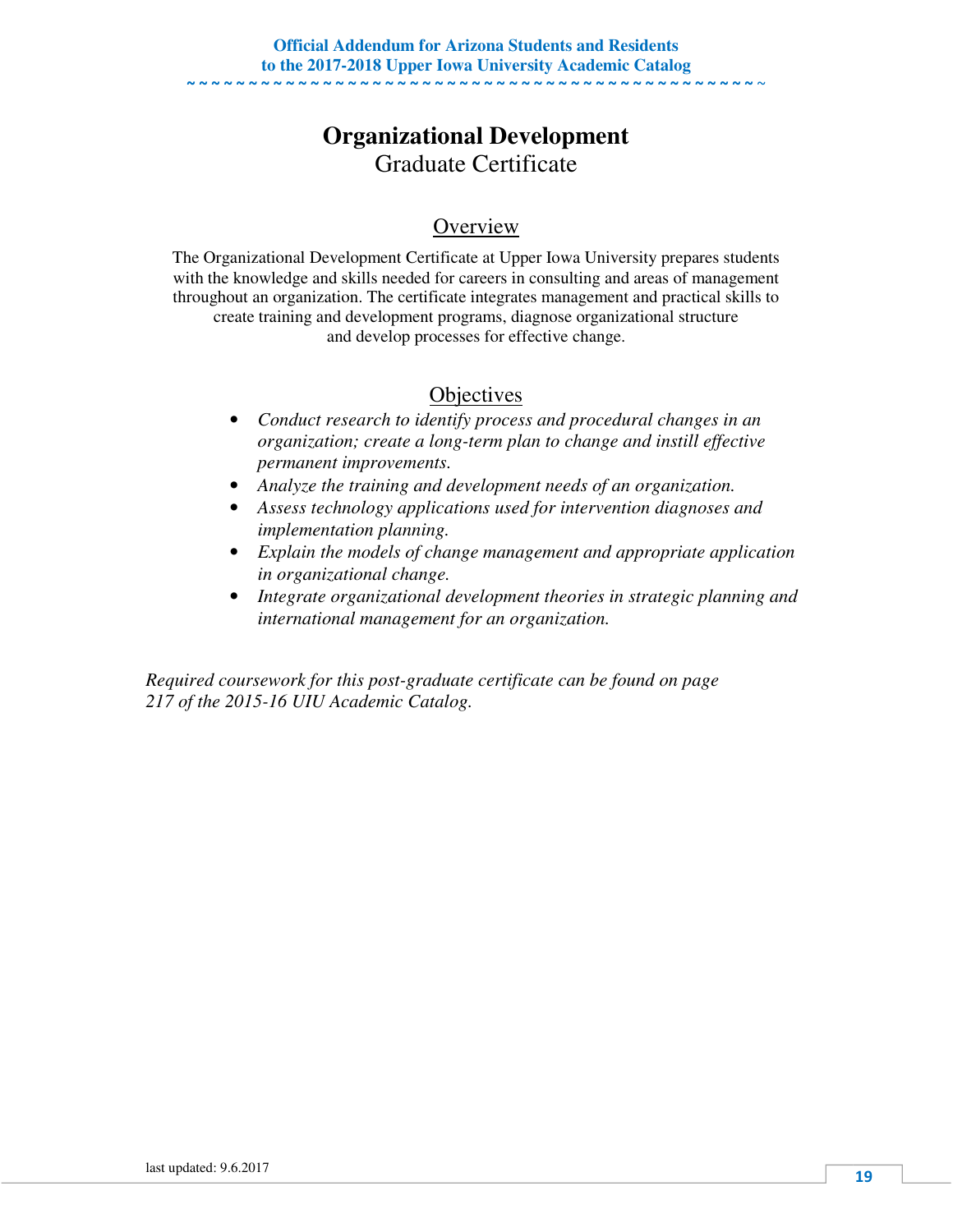### Student Services Available From UIU

#### Academic Advising

Once admitted to UIU, each student is assigned an academic advisor who will work with the student throughout his/her time at Upper Iowa University to help ensure that courses are taken in sequence, that basic skills are learned and exercised, and that the curriculum chosen is appropriate to the student's background and aspirations.

#### Academic Support & Success

The goal of UIU's Academic Support Center (ASC) and the Office of Academic Success is to assist all students successfully complete all requirements for earning a degree from Upper Iowa University. The ASC provides a variety of free programs and services including a Tutor Center, a Supplemental Instruction (SI) program and a Peer Assisted Learning (PAL) program. Non-residential UIU centers have tutors available to students part, if not full, time. "Making the Grade: Strategies for Success" are 30-minute weekly workshops that focus on areas of common concerns for students; for students who cannot attend the workshops on campus, all sessions are archived and available online.

#### Career Development

UIU's Office of Career Development (OCD) and Career Resource Library are located on campus within the Office of Student Development. OCD resources and staff are available to all UIU students, as well as alumni, in various stages of career and academic life. Graduate school information, selfassessment, individualized career guidance, resume reviews and job opportunities are just a few of the areas UIU Career Development can assist with, both in person, by phone, and through the UIU website.

#### Counseling

UIU's Counseling Center provides individual and group counseling sessions to enrolled students at no cost. The center also provides outreach programs on a variety of mental health issues. The University's care and concern for its students is demonstrated through the Director of Counseling Services' involvement on both the Student of Concern (mental health issues) and the Save Our Students (academic issues) Teams where she plays an integral role.

#### Disability Services

The purpose of UIU's Disability Services (DS) is to provide support to students, faculty, and staff through informative online resources and disabilities service personnel in compliance with ADAAA guidelines. Disability Services is committed to ensuring equal access to educational and co-curricular activities to qualified students with disabilities as mandated by the ADAAA and Section 504 of the Rehabilitation Act of 1973. Disability Services positively impacts the learning experiences of students with disabilities by offering support and encouragement, and empowering students toward selfadvocacy.

Upper Iowa University will make accommodations for learners who disclose a disability (learning, physical, or psychological) and provide appropriate documentation. It is the learner's responsibility to disclose a disability in a timely manner as well as arrange and pay for all disability assessments. Because scheduling classes in accessible facilities can require reasonable advanced planning, UIU recommends that people with disabilities accepted for admission identify themselves to the Coordinator of Disability Services no later than three months prior to the start of their entry term.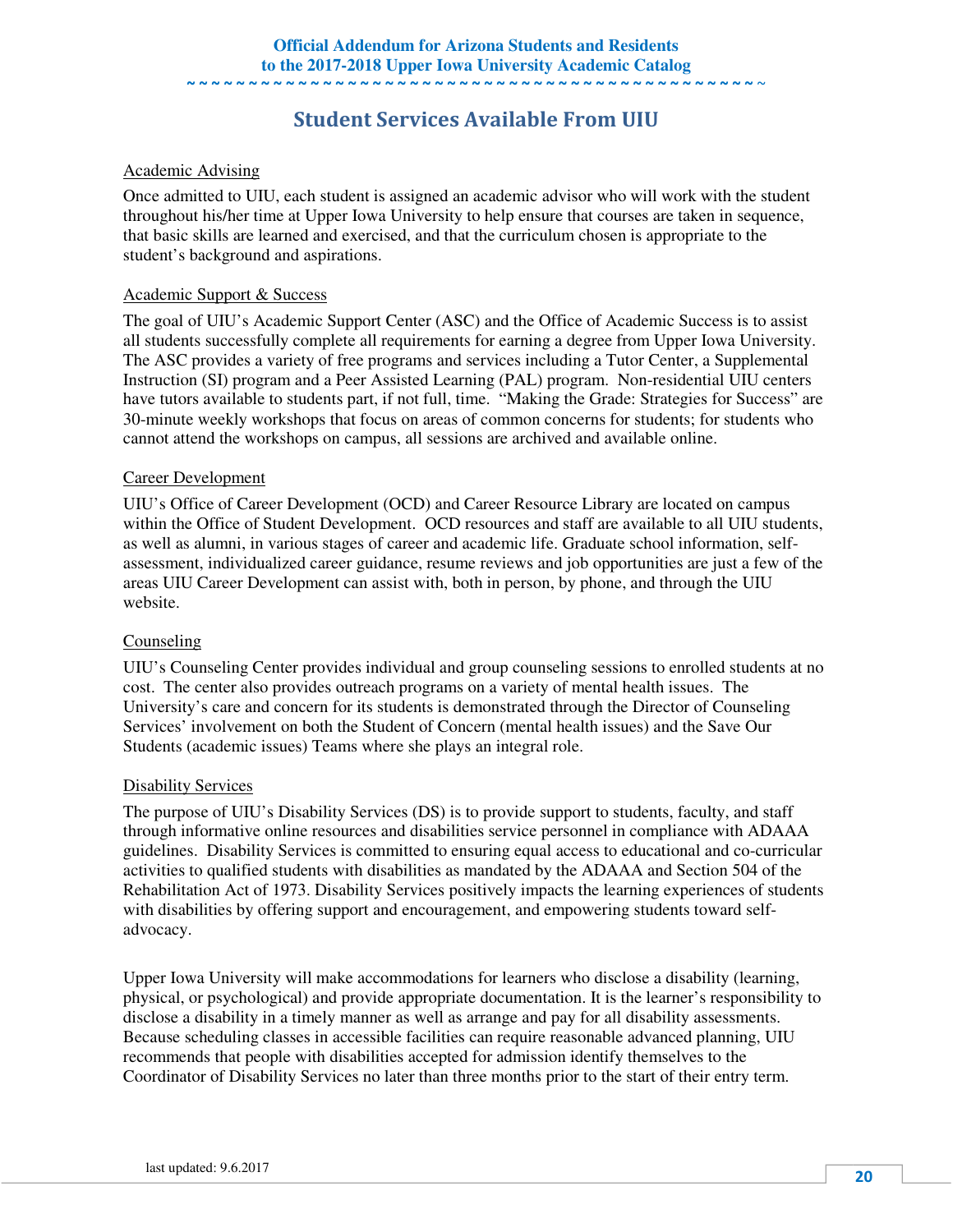#### **Official Addendum for Arizona Students and Residents to the 2017-2018 Upper Iowa University Academic Catalog**  ~ ~ ~ ~ ~ ~ ~ ~ ~ ~ ~ ~ ~ ~ ~ ~ ~ ~ ~ ~ ~ ~ ~ ~ ~ ~ ~ ~ ~ ~ ~ ~ ~ ~ ~ ~ ~ ~ ~ ~ ~ ~ ~ ~ ~ ~ ~

In addition to facility accommodations, other examples of accommodations available are alternative text formats and test-taking accommodations. Links to a number of free web-based assistive technology tools are provided on the UIU Disability Service's website at *www.uiu.edu/disabilityservices*.

#### Financial Aid

Staff at all UIU Educational Centers are able to assist students and answer questions regarding the financial aid process and collect forms to complete financial aid files. Center and Fayette campus staff work closely together to complete the student's financial aid process and students may also contact staff at the campus at any time.

#### Information Technology & Help Center

The Upper Iowa University Information Technology (IT) Department provides support for all of Upper Iowa University's technological functions. This includes UIU owned computers, the UIU portal (myUIU), student/faculty/staff email accounts, the student administrative system (Jenzabar), and other entities.

There are fourteen computer labs for student use on campus. In addition, larger UIU educational centers have Learning and Resource Centers where students can study quietly and/or use public computers; smaller education centers generally have at least one, usually more, computers available for student use.

UIU's IT Help Center is the central point of contact for the UIU Community for technology related incidents, problems, and requests. Students may talk to someone in the Help Center via phone or live online chat weekdays. Or, students can submit service tickets via the Help Desk's web page.

#### **Orientation**

So as to make the transition to Upper Iowa University, and for many people to college itself, a success, all incoming UIU students are strongly encouraged to attend an Orientation Session prior to beginning their first term of classes at UIU. On campus and at large education centers, Orientation is conducted as a group workshop; in smaller centers the orientation topics are usually covered in a one-on-one session with a student's academic advisor.

Some of the topics covered in Orientation are: overview of UIU services available, who to contact for what questions, attendance and other academic policies, the registration process (including how to add, withdraw, and drop), options for where to get textbooks, student responsibilities and conduct expectations, and financial aid. In addition there is hands-on computer time during which students can activate their UIU email account, learn their way around the school portal (i.e. grades, registration, announcements), and explore the school website.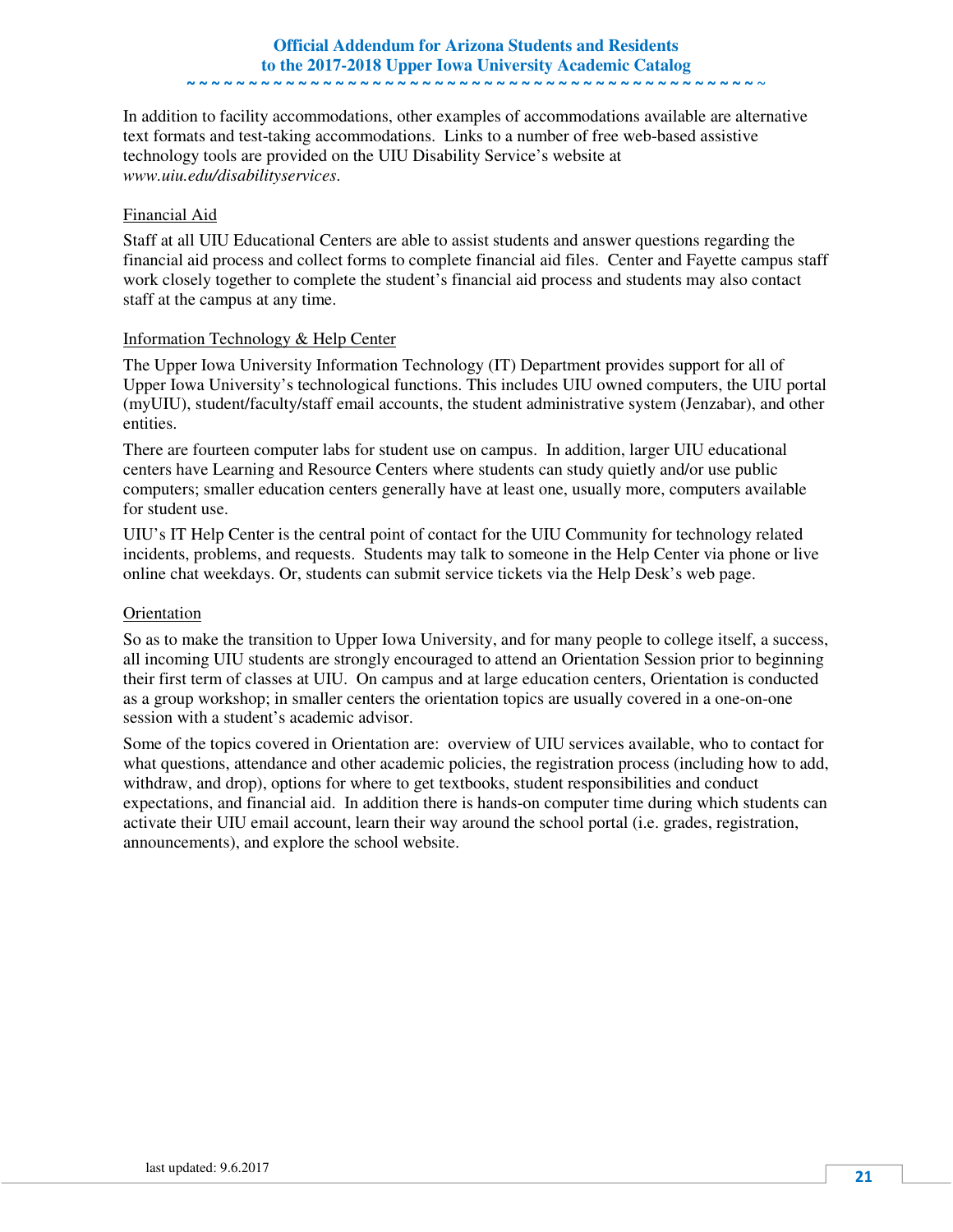## New and Modified Policies

#### **Student Readmit Policy** (replaces Student Returner Cohort Policy)

Any student previously enrolled in a degree seeking program at Upper Iowa University who returns to Upper Iowa University to register for courses after not attending a minimum of two consecutive terms, other than Fayette summer, will be considered a readmit. All readmits will be required to complete an information update form.

#### **Transcript Disclosure Policy**

When it is discovered that a student who is currently enrolled in courses at Upper Iowa University has not disclosed all attendance at previous institutions to the University, the student will receive written notification from the Registrar's Office requesting the student to provide official transcript(s) to the University. The student will have one full term to produce the official transcript(s). If transcript(s) have not been received at the end of one full term, the student will not be allowed to register for the following term. Future registration with the University is dependent upon receipt of the official transcript(s).

#### **Student Cohort Policy**

Upon admission to Upper Iowa University, each new student will be assigned a cohort code. This cohort code will only be changed when a student advances from one division level to a higher division level (i.e. undergraduate division to graduate division).

#### **Financial Aid Disbursement Policy**

Financial aid will be transferred to student accounts at the end of the second week of the semester, provided that the student has accurately completed and submitted the necessary paperwork 14 days prior to the start of the semester and has accepted the award letter 7 days prior to the start of semester.

Paperwork to be completed by returning students Paperwork to be completed by new students

- . FAFSA . FAFSA
- . Verification materials (where applicable) . Master Promissory Note (MPN)
- - . Verification materials (where applicable)
	- . Online entrance counseling

During the semester, award letters will be generated within 7 days after the student has accurately completed and submitted the necessary paperwork. Financial aid will be posted to student accounts on a weekly basis if/when necessary steps have been completed.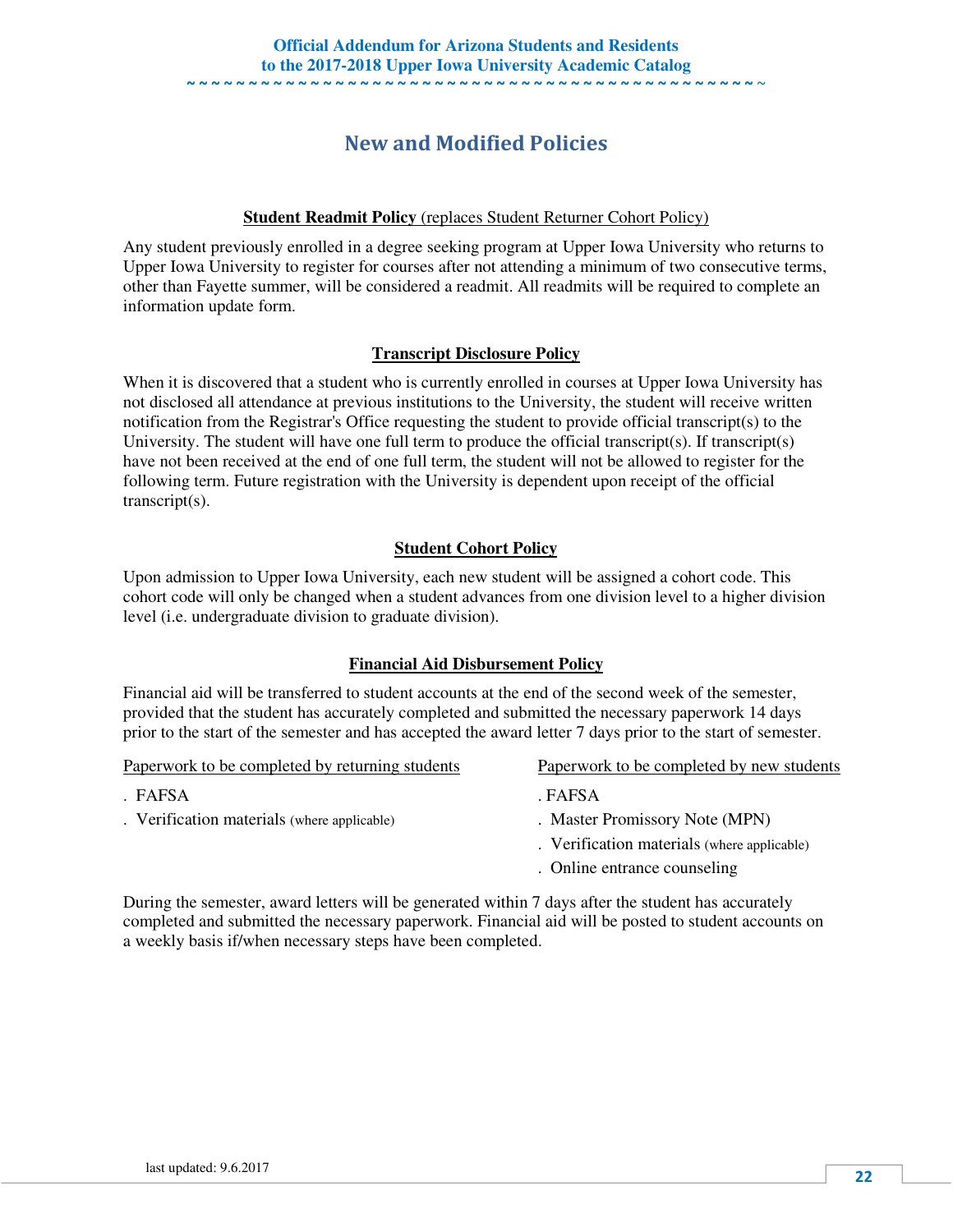#### **Refund Policy for Arizona Residents**

An applicant who provides written notice of cancellation within three days (excluding Saturday, Sunday, and federal and state holidays) of signing an enrollment agreement is entitled to a full refund of all monies paid. No later than 30 days of receiving the notice of cancellation, Upper Iowa University shall provide the 100% refund.

In addition, student may withdraw after instruction has started and receive a pro rata refund for the portion of the tuition and other refundable charges according to the following:

| <b>Academic Extension Centers, Online Program,</b><br>& Master Programs | Percent<br>Refund | <b>Self-Paced Degree Program</b>                              | Percent<br>Refund |
|-------------------------------------------------------------------------|-------------------|---------------------------------------------------------------|-------------------|
| Withdrawal before the first class meeting                               | 100%              | On or before the $1st$ day of the                             | $100\%$           |
| Withdrawal during week one                                              | 75%               | After the $1st$ lesson through 10% of the                     | 90%               |
| Withdrawal during week two                                              | 50%               | After the 1 <sup>st</sup> 10% through the 1 <sup>st</sup> 25% | 50%               |
| Withdrawal during week three                                            | 25%               | After the 1 <sup>st</sup> 25% through the 1 <sup>st</sup> 50% | 25%               |
| Withdrawal during week four                                             | 25%               | After the $1st 50\%$ of the enrollment                        | $0\%$             |
| Withdrawal after week four                                              | $0\%$             |                                                               |                   |

*Note: These percentages are also used to determine eligibility for state aid you may have received.* 

Upper Iowa University is required to use a statutory schedule to determine the amount of Title IV aid that you have earned when you cease attendance based on the period of enrollment. Up through the 60 percent point in each period of enrollment, a pro rata schedule, based on number of days in attendance divided by number of days in the payment period, will be used to determine the amount of Title IV aid you have earned at the time of withdrawal.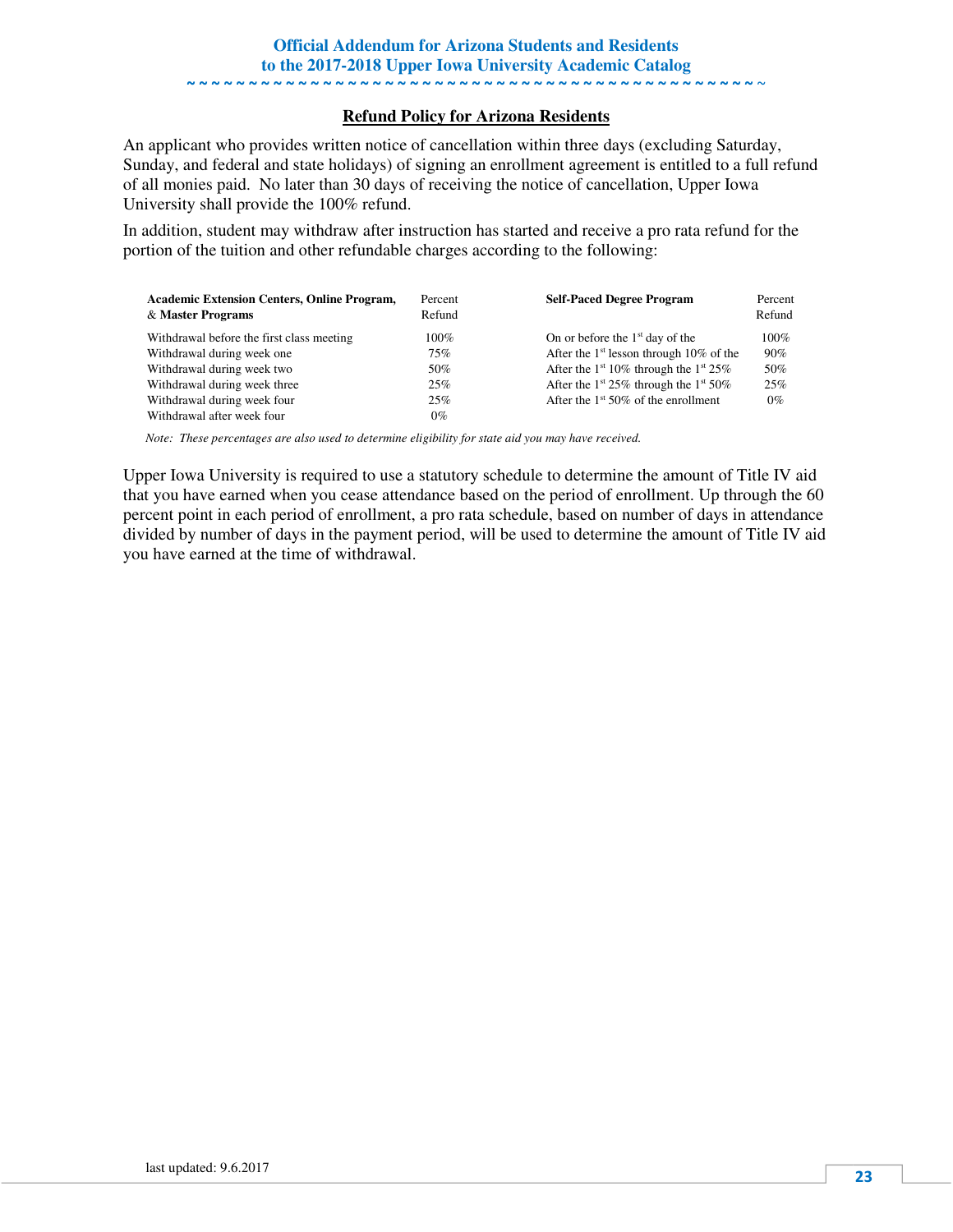### UIU Student Grievance Procedures

The student complaint procedures are established to address concerns that arise within the University community. There are various procedures available to students depending upon the complaint. *A complaint is a concern regarding a policy or procedure that has been inappropriately or unjustly applied or a charge against an individual's behavior.* Non-Discrimination Policy Violations, Grade Appeals, Affirmative Action violations, Academic Suspension Appeals, Student Conduct Violations and Sexual Abuse/Harassment are to be filed according to set University policy governing those areas as delineated in the Student Handbook and Catalogs. All other complaints may use the Informal and Formal Student Complaint procedures.

#### *Informal Procedures*

Most complaints can be worked through informally by addressing the concern with the person involved and his/her direct supervisor or department head. The steps would include:

- The student will discuss the concern with the supervisor of the division or department head in which the concern arose.
- The supervisor/department head will be allowed to discuss and investigate the concern with all those involved and develop options for resolution.
- The supervisor/department head will then discuss the options with the students. If the student is not satisfied with any of the options, they may file a formal complaint which will result in a hearing.
- For all those complaints that are resolved, the supervisor/department head will complete the online form to notify the Dean of Students of the informal student complaint and the final resolution. This is the link to the Informal Complaint Form: http://www.uiu.edu/support/staff-complaint.html

#### *Formal Complaint Procedures*

The University provides procedures to insure that all student grievance and complaints will be given a fair hearing. The following procedures have been established as the formal grievance or complaint procedures.

- To initiate the formal process the student will complete the Student Complaint Form on the UIU website at http://www.uiu.edu/support/student-formal-complaint-form.html
- When the form is submitted the student will receive the following message: "The Dean of Student Development has been forwarded your complaint. Our goal is to assist you as soon as possible. If you have not heard from someone within five working days, please contact the Dean of Student Development at deanofstudents@uiu.edu or 563 425 5214."
- The Dean of Students will review the submissions and ensure the complaint is directed to the appropriate supervisor/department head for further investigation and the assignment of a hearing committee. The supervisor/department head will conduct an investigation which includes gathering written statements from all parties involved. The documentation will be held on file until the complaint is resolved through the formal procedures.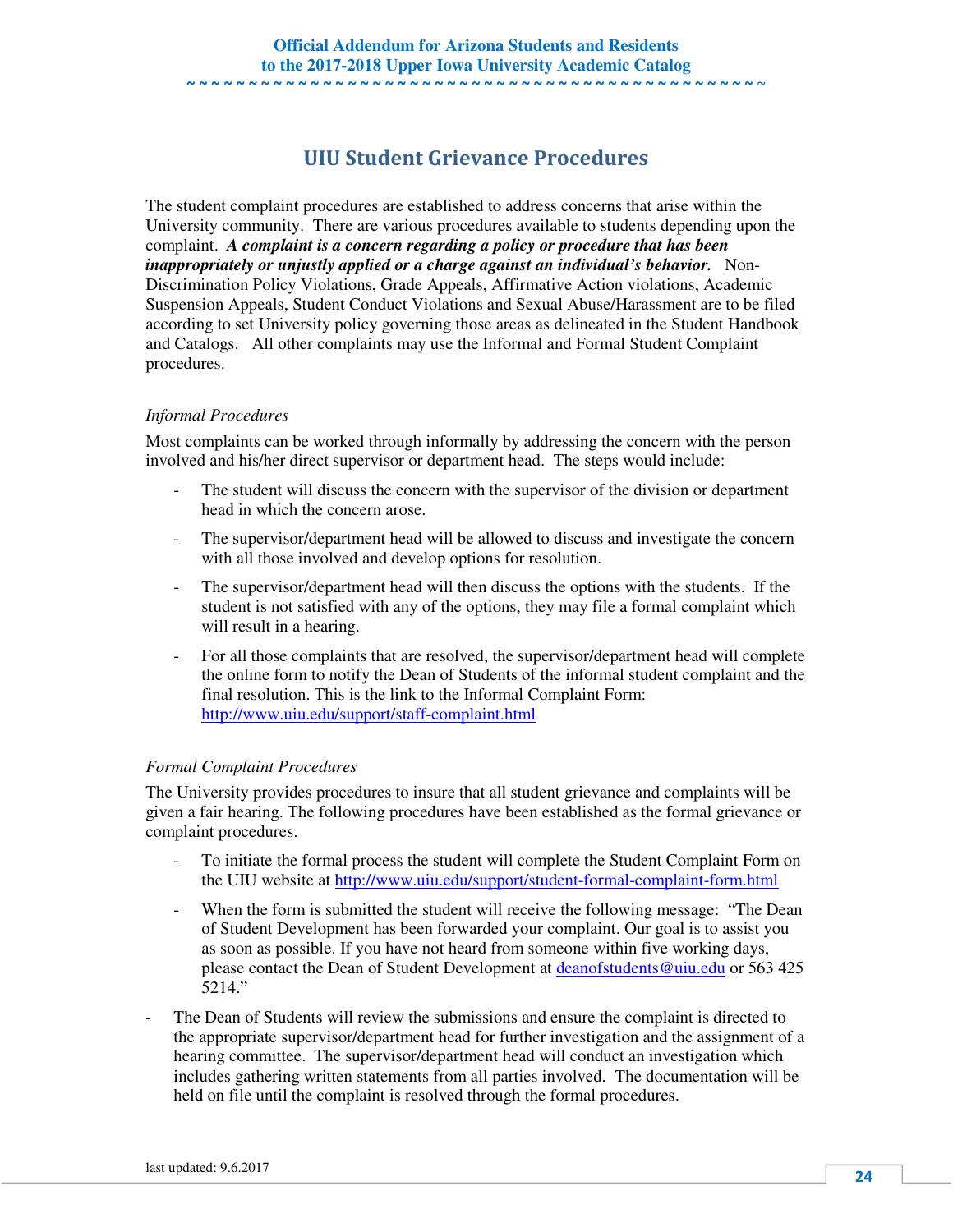#### **Official Addendum for Arizona Students and Residents to the 2017-2018 Upper Iowa University Academic Catalog**  ~ ~ ~ ~ ~ ~ ~ ~ ~ ~ ~ ~ ~ ~ ~ ~ ~ ~ ~ ~ ~ ~ ~ ~ ~ ~ ~ ~ ~ ~ ~ ~ ~ ~ ~ ~ ~ ~ ~ ~ ~ ~ ~ ~ ~ ~ ~

#### *Hearing Committee Selection and Procedures*

- 1. When a hearing is requested in writing to the University, the student bringing the complaint/grievance will have the right to select one person of a three-member hearing committee from among University employees or the University student body.
- 2. The administrative head of the University division containing the unit where the complaint is alleged to have occurred will be able to select one person from among University employees to be a member of the three-member committee.
- 3. The two persons who have been selected under (1) and (2) above will then select a third person, from among University employees or the University student body, who will serve as chairperson of the committee.
- 4. Should the two persons not be able to agree on a chairperson, the Dean of Students and the chairperson of the Faculty Judicial Board will be responsible for recommending another procedure to select a chairperson or may assume authority to designate a UIU employee to serve as the chairperson.
- 5. A verbatim record will be kept of the hearing and a copy of the record will be made available to both parties.
- 6. In case of disagreements concerning interpretations of procedures, the judgment of the chairperson of the hearing committee will prevail.
- 7. Each party to the dispute will be entitled to have one or two representatives, plus not more than five observers, present at the hearing, unless the aggrieved party requests a private hearing, in which case no observers may attend.
- 8. After a period of private deliberation, the hearing committee will make the decision by simple majority vote, with the chairperson as a voting member. The vote will be taken by secret ballot.
- 9. The chairperson of the hearing committee will submit in writing the committee recommendations to the supervisor/department head for final action.
- 10. The supervisor/department head will make necessary hearing arrangements.

The supervisor/department head will notify the Dean of Students as to the outcome of the formal process. The Dean of Students will utilize the informal and formal complaint process to document the numbers and kinds of complaints the University is receiving to determine if there are specific issues or concerns that need to be addressed. Any significant number of common complaints will be forwarded on to the appropriate administrator for resolution.

#### *External Complaint Process*

If the student complaint cannot be resolved after exhausting the institution's grievance procedure, the student may file a complaint with the Arizona State Board for Private Postsecondary Education. The student must contact the State Board for further details.

 Arizona State Board for Private Postsecondary Education 1400 West Washington, Room 260 Phoenix, AZ 85007 Phone: 602.542.5709 Website: http://azppse.gov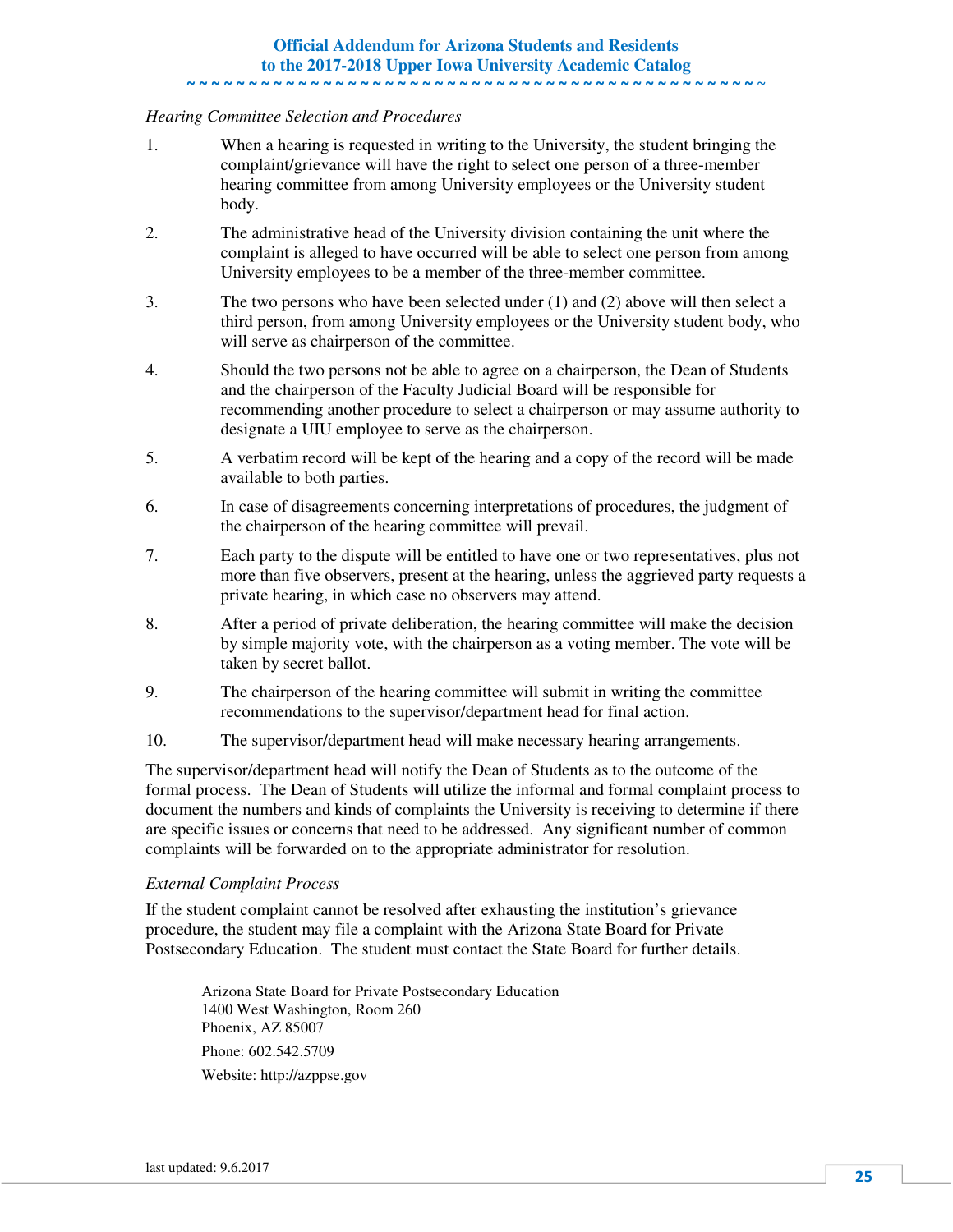### Managing the Cost

Current tuition and fees at Upper Iowa University are published in UIU's catalogs as well as on the UIU website, at http://www.uiu.edu/academics/catalog/index.html. Arizona residents pay the same tuition as residents of Illinois and Wisconsin.

Tuition charges are reviewed annually and are subject to change as approved by UIU's Board of Trustees. UIU does not "grandfather" tuition of then current students. Textbook and supply charges are separate from tuition and vary by course. Lab fees may also be applicable for some courses and would be in addition to regular tuition and fees. UIU works with students to help them find as much financial assistance as possible.

Upper Iowa University has no formal payment plans for Academic Extension students. UIU will work with any alternative loan program a student chooses.

#### Tuition Discounts

UIU meets all federal requirements and participates in Title IV.

Upper Iowa University offers a 10 percent discount on tuition to Arizona residents enrolled in the Nursing degree program.

Upper Iowa University also offers a 10 percent discount on tuition to all military personnel (active, guard, reserve, and retired), as well as their family members who are Department of Defense identification card holders.

UIU is certified to offer the following veterans' benefits: Post-9/11 GI Bill (Chapter 33), Yellow Ribbon Program, Montgomery GI Bill (Chapter 30), Montgomery GI Bill - Selected Reserve (Chapter 1606), Reserve Educational Assistance Program (REAP) (Chapter 1607), Veterans Educational Assistance Program (VEAP) (Chapter 32), Survivors' and Dependents' Educational Assistance Program (DEA) (Chapter 35).

UIU offers a 10 percent discount on tuition to all students employed by partners in the *Corporate Advantage* program. UIU currently has over 40 *Corporate Advantage* partners; a list of them can be found at: http://www.uiu.edu/financial-aid/cap.html

UIU has developed articulation agreements with numerous two-year colleges throughout the United States. The terms of each agreement apply to transfer students regardless of which UIU mode of study they pursue – on campus, at a center, or through distance education. For a list, see http://www.uiu.edu/future/articulations/index.html. All full-time and part-time faculty and staff members at these *Partnership Advantage* institutions (including adjunct faculty) receive a 10 percent tuition discount for all courses taken at UIU for academic credit. UIU will also waive the Online Graduate Application fee for *Partnership Advantage* faculty and staff members who apply to the MBA, MHEA or MPA programs.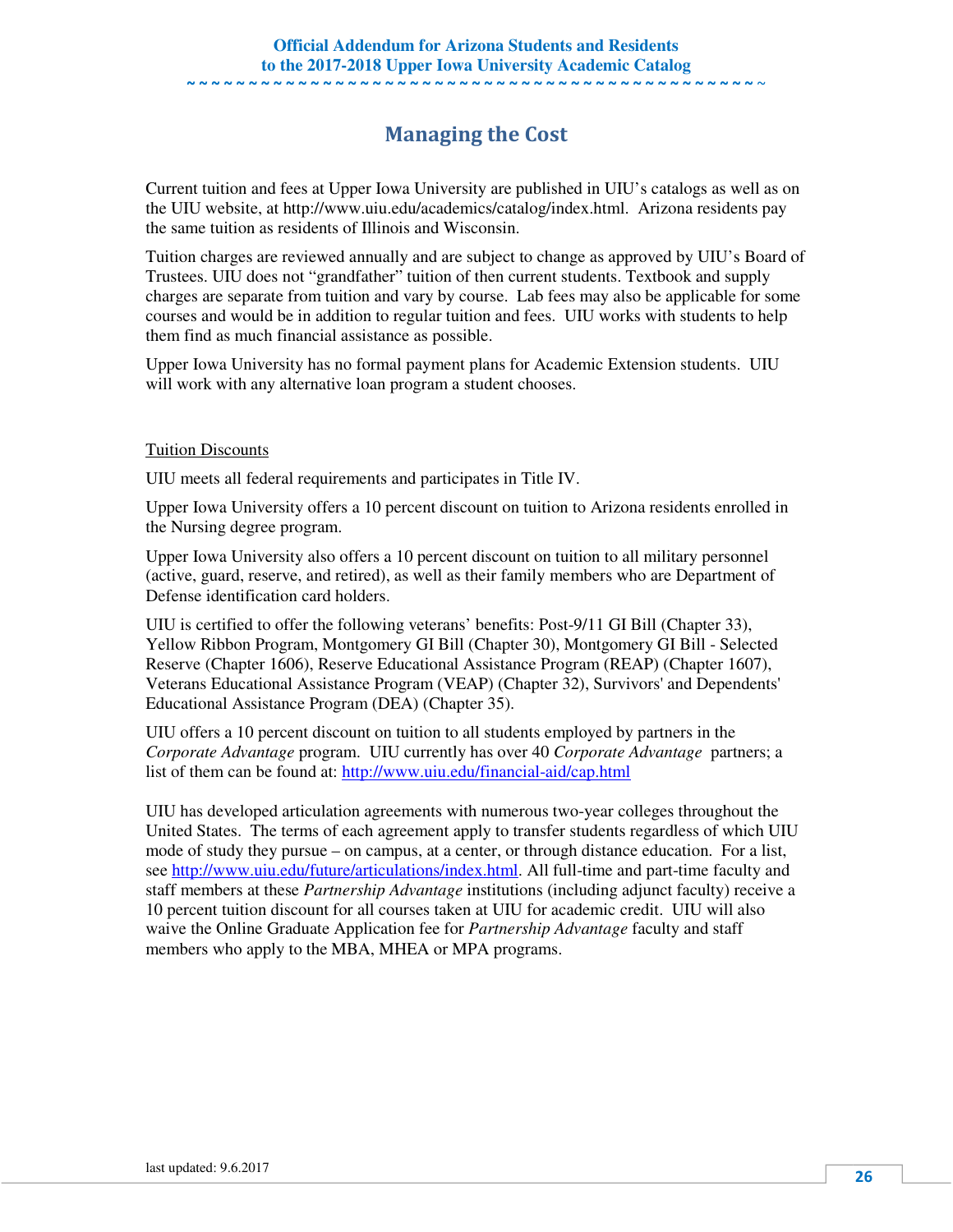#### **Scholarships**

UIU students can compete for scholarships awarded by the University's "Honors and Awards Committee" each year. Private scholarships may be available through your membership in professional organizations, local or regional civic organizations, or for specific majors.

#### Financial Aid

UIU offers Financial Aid packages to individuals who meet federal guidelines. To determine eligibility for Financial Aid funding, a person must complete the Free Application for Federal Student Aid (FAFSA) which can be obtained through a UIU center or completed online at www.fafsa.ed.gov. Examples of Financial Aid include:

•Federal Pell Grant - Monies awarded to students who demonstrate significant financial need. The Pell Grant is gift aid that does not require repayment.

•Iowa Tuition Grant - For Iowa residents only, Iowa Tuition Grant monies are awarded to students who demonstrate financial need. Iowa Tuition Grant does not require repayment.

•Federal Subsidized and Unsubsidized Stafford Loans - The subsidized and unsubsidized Stafford loans are low-interest loans and require repayment beginning six months after falling below half-time status.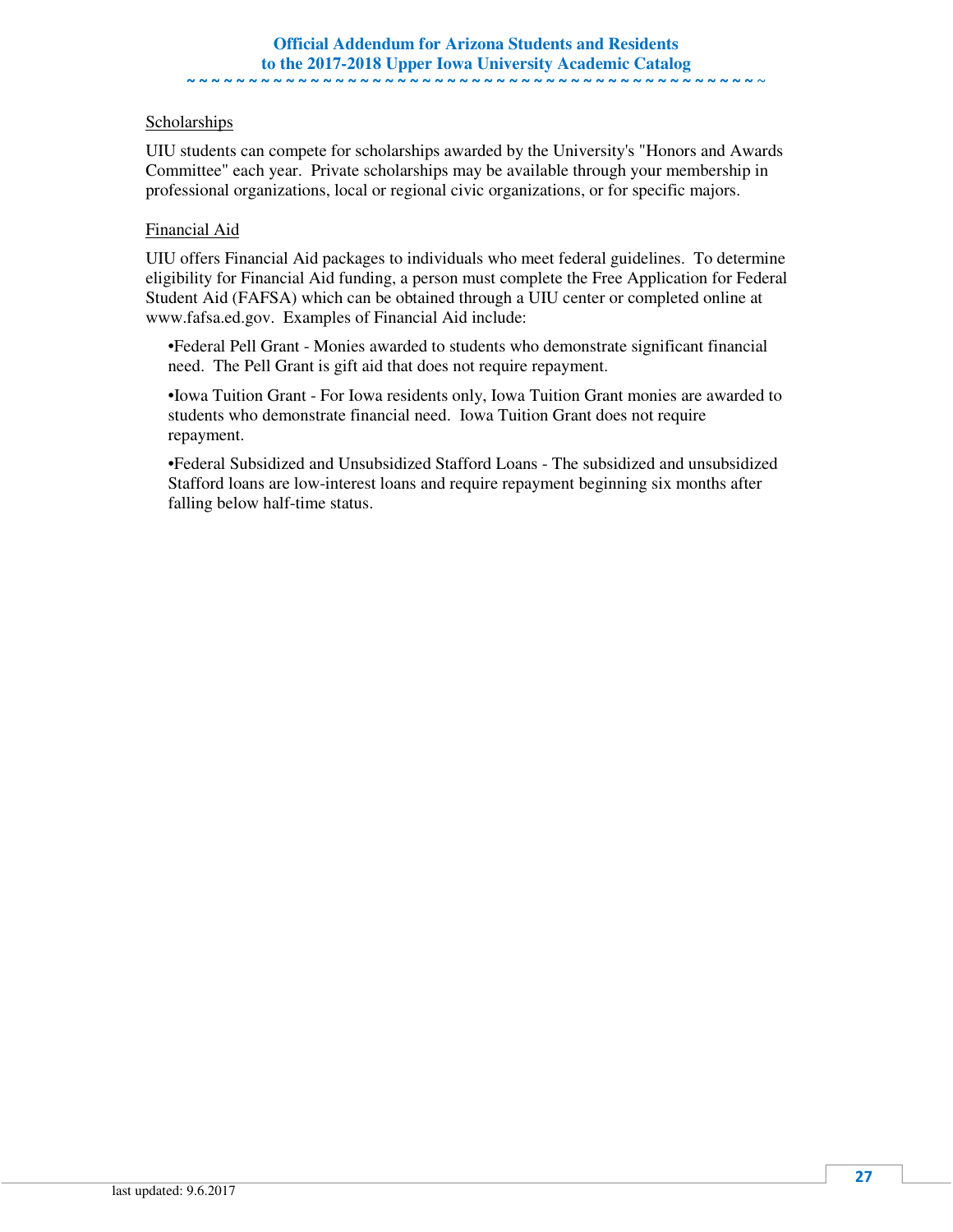

# Enrollment Agreement for Domestic Arizona Students

| STUDENT NAME:            |                       |                           |                                                        |
|--------------------------|-----------------------|---------------------------|--------------------------------------------------------|
| ADDRESS:                 |                       | CITY/STATE/ZIP:           |                                                        |
| PRIMARY PHONE:           | DATE OF BIRTH:        |                           | SSN:                                                   |
|                          |                       | <b>PHONE:</b>             | RELATIONSHIP: WELL ARE AN ARREST AND THE RELATIONSHIP: |
| PRIMARY COURSE LOCATION: | DEGREE SOUGHT:        |                           | PROGRAM:                                               |
| INTENDED START DATE:     | ANTICIPATED END DATE: | DEGREE PLAN YEAR: 2017-18 | LENGTH OF PROGRAM (in credit hours): _______           |

PER-CREDIT TUITION  $&$  FEES  $\leq$  for academic year 2017-18 $\geq$  call are subject to change for subsequent academic years $\geq$ 

| Arizona centers, undergraduate                                                     | \$441 | Graduation Application fee                                                             | \$65 |
|------------------------------------------------------------------------------------|-------|----------------------------------------------------------------------------------------|------|
| Center for Distance Education, undergraduate online                                | \$441 | Certificate Claim fee                                                                  | \$30 |
| Center for Distance Education, undergraduate self-paced degree                     | \$325 | Self-Paced Degree Program administrative withdrawal fee                                | \$99 |
| Center for Distance Education, graduate, MPA                                       | \$520 | Audit fee                                                                              | \$95 |
| Center for Distance Education, graduate online, MBA                                | \$548 | Transcripts, per paper copy                                                            | \$8  |
| Center for Distance Education, graduate online, M.Ed.                              | \$452 | Transcripts, per faxed copy                                                            | \$10 |
| Application fee, non campus, nonrefundable                                         | \$50  | Transcripts, per copy faxed & mailed                                                   | \$15 |
| * Textbook, material & lab costs vary by course and are not included in the above. |       | * For testing, experiential learning, student teaching, & insurance fees, see catalog. |      |
|                                                                                    |       |                                                                                        |      |

*\* Arizona residents enrolled in UIU's BSN degree program receive a 10 discount on tuition.* 

*\* Application fee is waived for applications completed online, \* LiveText fee is a one-time fee for entering degree-seeking undergraduates* 

See reverse for Refund Policy, Graduation Requirements, Transferability of Credits, and Nondiscrimination Policy

#### STUDENT ACKNOWLEDGEMENTS

I hereby acknowledge receipt of Upper Iowa University's catalog and handbook dated 2017-2018 as well as the corresponding catalog addendum for Arizona residents, and understand that these documents are incorporated as part of this enrollment agreement.

I have carefully read and received an exact copy of this enrollment agreement.  $\Box$ 

I understand that Upper Iowa University may terminate my enrollment if I fail to comply with attendance, academic, and/or financial requirements or if I fail to abide by established standards of conduct, as outlined in the school catalog and/or handbook. While enrolled in the school, I understand that I must maintain satisfactory academic progress as described in the school catalog.

I understand that it is my responsibility to submit financial aid applications and documents before the deadline. \_\_\_\_

I understand that my financial obligation to Upper Iowa University must be paid in full before I can register for subsequent terms. \_\_\_\_

I understand that no diplomas, grades, or transcripts will be released until all indebtedness to Upper Iowa University is paid in full. \_\_\_\_

I understand that Upper Iowa University does not guarantee job placement to graduates upon program completion or upon graduation. \_\_\_\_

I understand that Upper Iowa University reserves the right to cancel courses and to review course offerings and requirements, course contents, course titles, and the sequencing of courses within its degree programs.  $\overline{\phantom{a}}$ 

I understand that the tuition and fees noted above are guaranteed for the current academic year and may be subject to change in future years.

I understand that if I default upon this agreement I will be responsible for payment of any collection fees or attorney fees incurred by Upper Iowa University.

My signature below indicates that I have read and understand all aspects of this agreement and acknowledge my legal responsibilities in regard to enrollment at Upper Iowa University.

STUDENT DATE

This agreement is hereby accepted by DATE